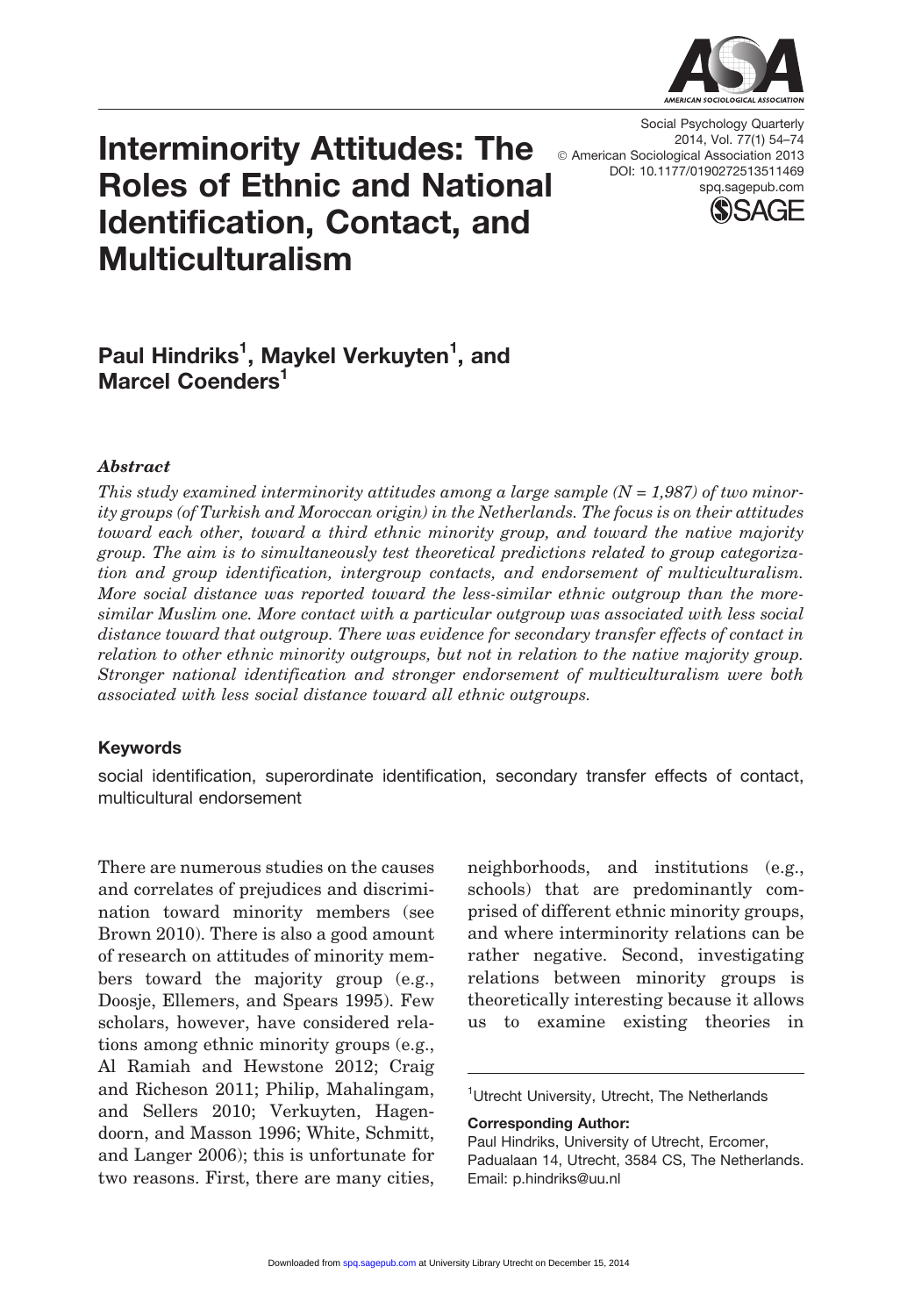a different context and to test contrasting predictions.

Research examining intergroup relations among migrants and minorities considers three theoretical perspectives: categorization, intergroup contact, and acculturation processes. Studies tend to examine theoretical predictions related to these three perspectives separately, while our aim is to test predictions simultaneously in order to examine their relative importance for understanding interminority relations. Specifically we focus on group differentiation and identifications (categorizations), intergroup contacts, and the endorsement of multiculturalism (acculturation preferences).

Empirically, we focus on the two minority groups that are numerically greatest and socially most prominent in the Netherlands: people of Turkish (2.3 percent of the population) and Moroccan (2.1 percent) origins. Both groups have a history of labor migration dating back to the 1970s. In most cases, men arrived first and their families followed later. Most Turks and Moroccans self-identify as Muslim (e.g. Maliepaard, Lubbers, and Gijsberts 2010; Maliepaard and Phalet 2012). They tend to live in similar urban neighborhoods (e.g. neighborhoods in the four largest cities of the Netherlands, in which more than half of the inhabitants are of non-Western origin) and occupy low status positions in Dutch society. We examine interminority relations in terms of how Turks and Moroccans evaluate each other. Furthermore, we will investigate how they evaluate the Surinamese/Antilleans, another important minority group in the Netherlands. People of Surinamese and Antillean origin make up 2.1 and 0.8 percent of the population, respectively. Members of these groups emigrated from former Dutch colonies in South America and the Caribbean, and were generally Dutch citizens and spoke the Dutch language upon arrival in the Netherlands. In comparison to Turks and Moroccans, the Surinamese and Antilleans have a much more favorable structural and social position in Dutch society (Gijsberts and Dagevos 2009). Finally, we consider the attitudes of Turks and Moroccans toward the majority group of native Dutch (80.1 percent of the population) because this allows us to examine contrasting hypotheses more fully.

#### **THEORIES**

#### Social Identity Perspective

Social identity theory (Tajfel and Turner 1979) proposes that intergroup differentiation results from the quest to establish a distinct and positive identity and it argues that group members strive to differentiate their ingroup from relevant outgroups. One implication is that threats to intergroup distinctiveness instigate attempts to maintain or restore a separate identity, for example, by ingroup bias in which the ingroup is evaluated more positively than other groups. The ''reactive distinctiveness hypothesis'' states that the more similar a relevant outgroup is to the ingroup, the stronger the distinctiveness threat and the stronger the tendency for intergroup differentiation (Jetten, Spears, and Postmes 2004). We thus expect that Turkish and Moroccan minority members have more negative attitudes toward each other than toward other ethnic minority groups (Hypothesis 1a). After all, Turks and Moroccans are both Muslim groups, share a similar history of labor migration, and have an equally low status in Dutch society. These factors set them apart from other migrant groups in the Netherlands and make them more similar to one another.

Differentiation as a reaction to threatened group distinctiveness is particularly likely among individuals who identify strongly with their ingroup (Ellemers,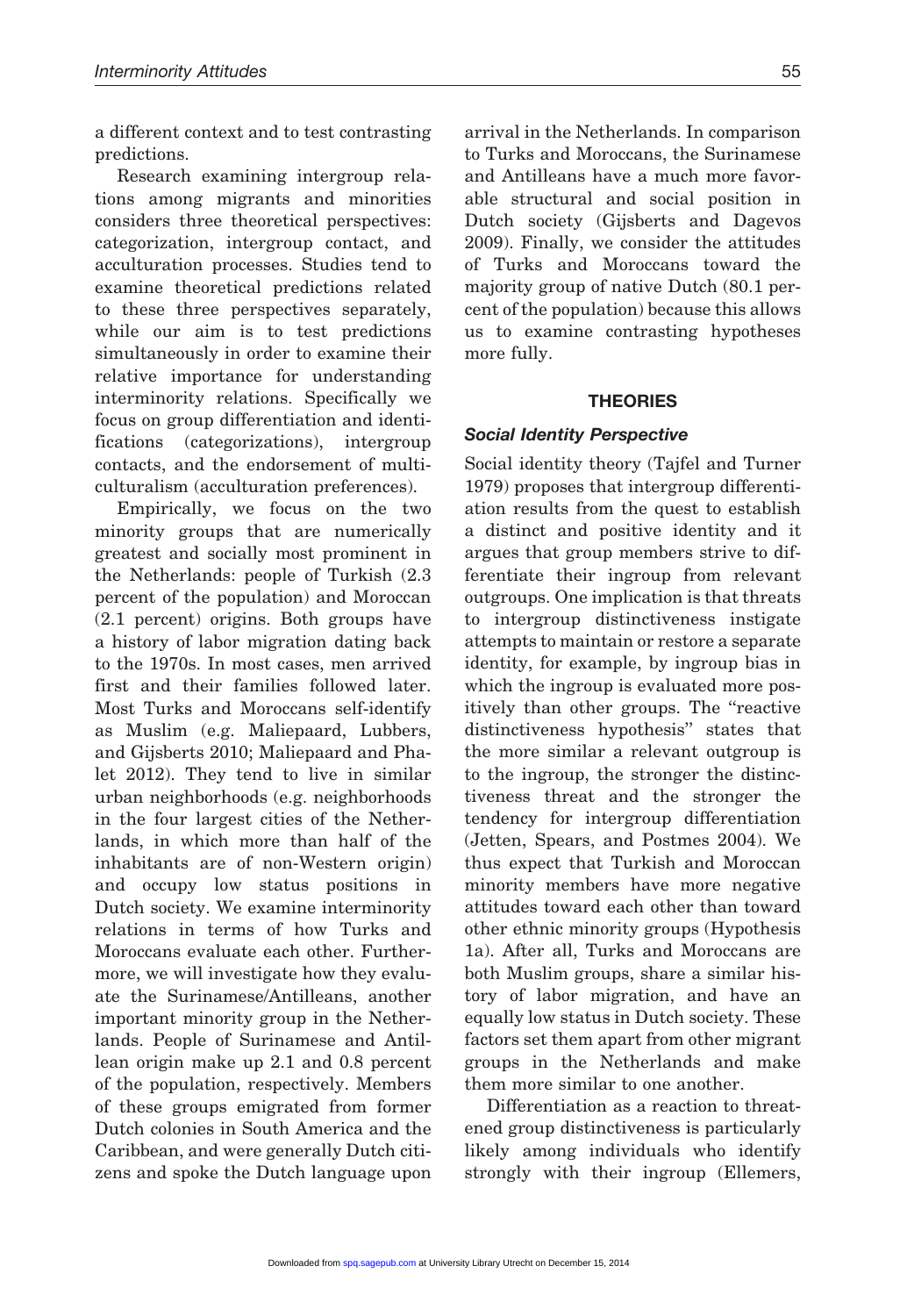Spears, and Doosje 1999). Those who are strongly committed to their group will more easily perceive low intergroup distinctiveness as threatening and therefore be motivated to restore distinctiveness through increased differentiation.This means that specifically Turkish and Moroccan minority members who identify more greatly with their ethnic background (higher ethnic identifiers) will have more negative attitudes toward the Turkish or Moroccan outgroup. It also means that identification is less strongly related to the attitude toward the dissimilar outgroup of Surinamese/Antilleans.

Differentiation might also occur when groups are clearly distinct rather than relatively similar. The competing ''reflective distinctiveness hypothesis'' (Jetten et al. 2004) states that high distinctiveness defines the ingroup more clearly and increases the salience of group boundaries. According to self-categorization theory (Turner et al. 1987), group salience and the prominence of group boundaries form the basis of subsequent differentiation. This means that large differences between groups stand in the way of positive intergroup relations, whereas more similar groups are evaluated more positively. This reasoning is similar to predictions derived from belief-congruency theory and the homophily principle on interpersonal relations. The former proposes that low distinctiveness with others leads to increased attraction because of similar values and beliefs (Byrne 1971). The latter states that people have the tendency to associate with others who share similar backgrounds (McPherson, Smith-Lovin, and Cook 2001). In their meta-analysis, Jetten et al. (2004) found that reflective distinctiveness processes emerge mainly on attitudinal measures such as the social distance questions we used in the present study and are more pronounced for those less strongly committed to their group (e.g., lower identifiers). The competing hypothesis that follows is that Turks and Moroccans will have more positive attitudes toward each other than toward the other minorities (Hypothesis 1b). This attitude difference should be stronger for those who identify less with their own ethnicity.

# Shared Identity

According to the common ingroup identity model, ingroup bias can be reduced when members of different groups conceive of themselves as belonging to a shared, inclusive superordinate category (Gaertner and Dovidio 2000). The processes that lead to favoritism toward ingroup members would then be directed at former outgroup members. There is clear support for the model (Gaertner and Dovidio 2000), but to our knowledge the relationship between identification with a superordinate category and attitudes toward minority and majority outgroups has not been tested before.

First, we consider being Muslim as a religious superordinate identity. When individuals identify more strongly with their religious group, they can be expected to regard those who have the same faith more strongly as ingroup members. In the Netherlands, nearly all Turkish and Moroccan immigrants, including the second generation, define themselves as Muslim and identify with their Muslim ingroup (e.g., Maliepaard et al. 2010; Maliepaard and Phalet 2012). Following the common ingroup identity model, this could mean that for the Turkish and Moroccan participants higher religiosity is related to a more positive attitude toward each other and a less positive attitude toward the non-Muslim outgroups of Surinamese/Antilleans and native Dutch (Hypothesis 2).

Second, Dutch society might serve as a superordinate identity for ethnic minorities. Research on the common ingroup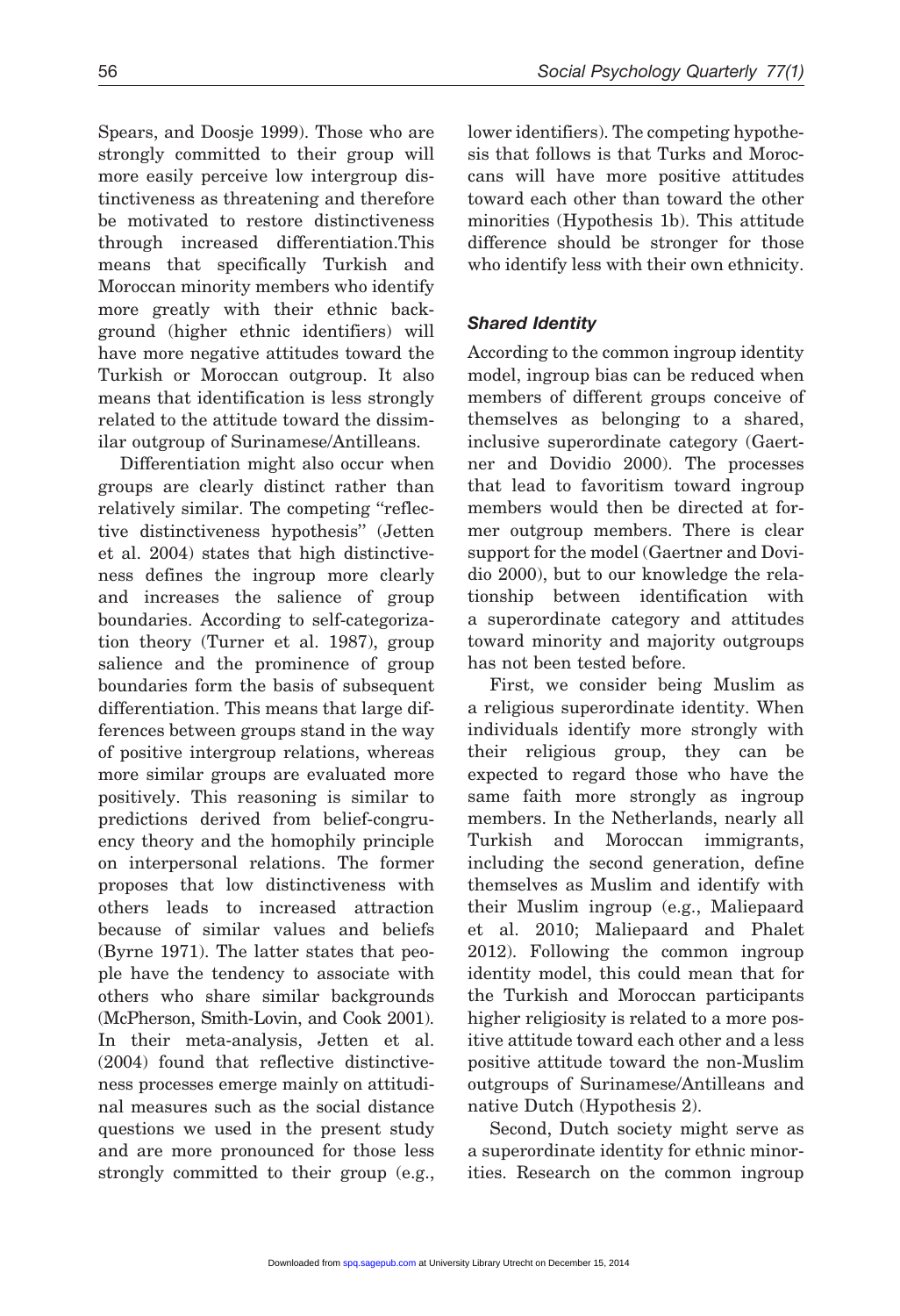identity model has shown that negative outgroup feelings can be reduced when outgroup members become fellow national ingroup members (Gaertner and Dovidio 2000). This could mean that Turkish and Moroccan participants who identify more strongly with Dutch society (e.g. participants for who the Dutch identity is a more important part of their self-identity, and who feel more strongly connected to the Dutch society) will have more positive attitudes toward all outgroups, including the majority group of native Dutch (Hypothesis 3a).

There is also a competing hypothesis possible: national identification leads to more positive feelings toward the majority group but not toward other minorities. Following realistic conflict theory (Sherif 1966), one possible reason for this is competition and conflicts of interest in which the gains of another minority group are at the expense of one's own minority ingroup. Stronger national identifiers experience more competition and conflicts of interest. Another reason is that societal stereotypes and prejudicial attitudes toward minorities might be transferred to minority groups who are seeking acceptance from the majority group. Lewin (1948) argues that members of minority groups can assimilate to the majority group, resulting in negative attitudes toward other minority groups. There is some empirical evidence for this (Philip et al. 2010). For instance, the more Basque people identify with Spaniards, the more negatively they view Catalans as a subgroup that seeks autonomy (Martinovic, Verkuyten, and Weesie 2011). For the Turkish and Moroccan participants this reasoning leads to the contrasting prediction that higher (host) national identification is associated with a more negative attitude toward other ethnic minority groups and a more positive attitude toward the native Dutch (Hypothesis 3b).

#### Intergroup Contact

A great number of studies has shown that positive outgroup contact leads to more favorable outgroup attitudes (e.g., Binder et al. 2009; Brown et al. 2007; Swart et al. 2011). Research also indicates, however, that the effect of contact is asymmetrical in the sense that it is stronger for the outgroup attitudes of majority members than for minority members' attitudes toward the majority (see Tropp and Pettigrew 2005). Very little research has examined intergroup attitudes and contact between minority groups. An exception is the study by Tsukashima and Montero (1976) that showed that equal-status contact reduced prejudice of blacks toward Jews. More recently, Van Laar et al. (2005) found that having Asian American roommates did not reduce prejudice among black college students, whereas for Asian students having black roommates was associated with more favorable attitudes toward blacks (see also Bikmen 2011). Following contact theory, we expect that Turkish and Moroccan participants who have more personal contact with members of a particular minority outgroup will have a more positive attitude toward that group (Hypothesis 4).

Recent studies suggest that the prejudice-reducing effect of contact with a particular outgroup can extend to another group that is not directly involved in the contact (Pettigrew 2009). Evidence for this so-called secondary transfer effect was found in different studies (e.g., Eller and Abrams 2004; Van Laar et al. 2005). For example, in four studies, Tausch and colleagues (2010) found supporting evidence for the secondary transfer effect in different national contexts. Contact with a primary outgroup predicted attitudes toward secondary outgroups, ''over and above contact with the secondary outgroup, social desirable responding, and prior attitudes'' (Tausch et al. 2010:282).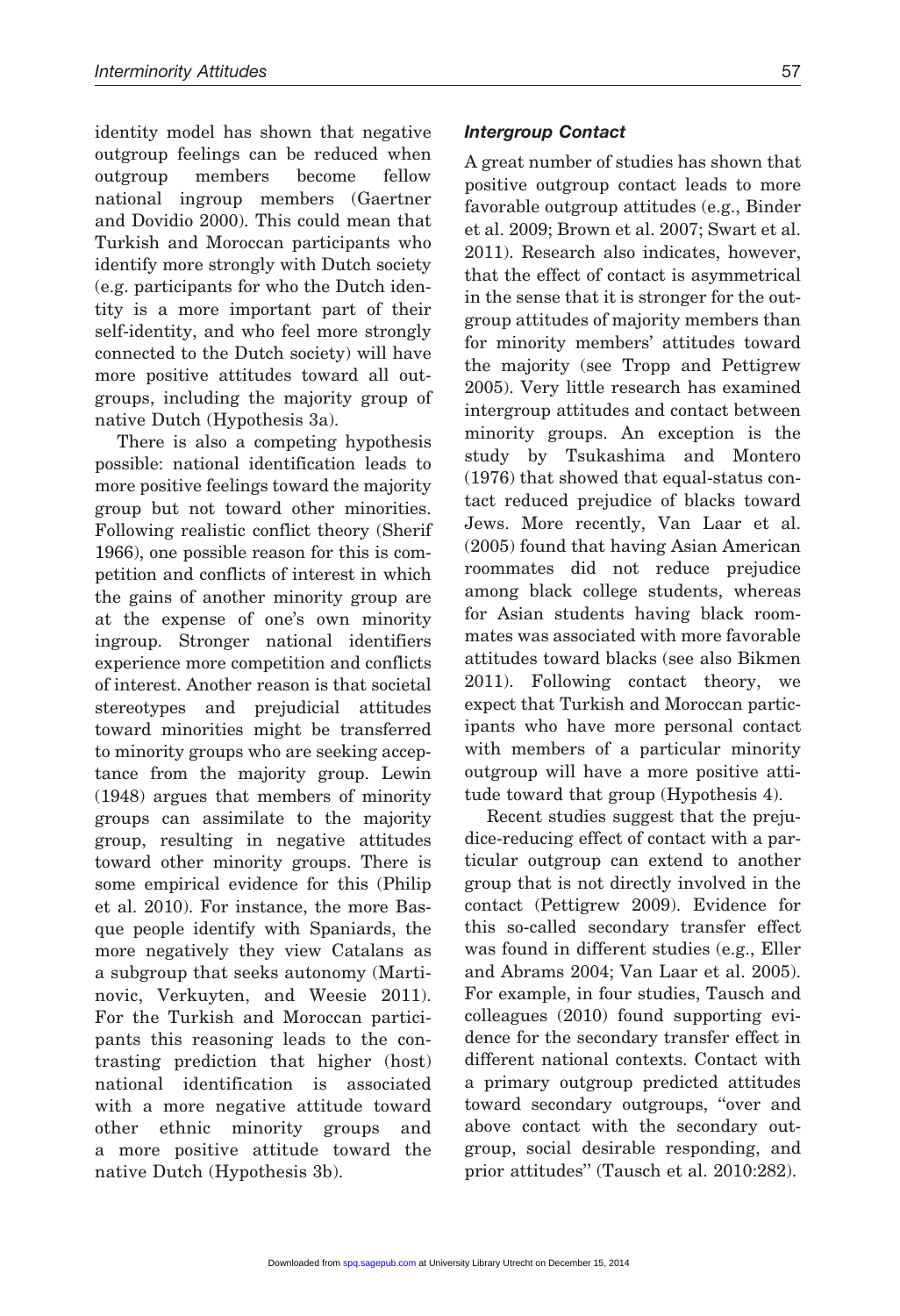The main explanation for the secondary transfer effect is the mechanism of attitude generalization (Pettigrew 2009), a process by which attitudes toward one object generalize to other, linked objects (Walther 2002). Indeed, Tausch et al. (2010) found attitude generalization to mediate the relationship between primary outgroup contact and the attitude toward the secondary outgroup. At the level of social groups this means that the improved outgroup attitude that results from contact with one group can lead to improved attitudes toward similar outgroups. Ethnic minority groups share their minority position in society and therefore are more similar to each other than to the dominant majority group (Craig and Richeson 2011). Thus, we expect secondary transfer effects of contact to other minority groups, but not to the native Dutch. Specifically, we expect contact with a primary ethnic minority outgroup to be positively related to attitudes toward a secondary minority outgroup (Hypothesis 5). This relationship should hold while controlling for contact with that secondary outgroup.

# Multiculturalism

Cultural diversity beliefs represent ideologies that suggest how groups should accommodate one another and how best to organize a diverse society (Plaut 2010). Two cultural ideologies dominate the Dutch discourse of diversity: multiculturalism and assimilation (Vasta 2007). Both are strongly and negatively correlated, with the one typically considered to be an alternative to the other (Berry 1997). The endorsement of multiculturalism appears to have positive effects on intergroup relations because it prompts—in contrast to assimilation—an outward focus away from the ingroup and toward learning about and from ethnic outgroups (for reviews, see Deaux and Verkuyten 2013; Rattan and Ambady 2013). Multicultural recognition can provide confidence, trust, and security among everyone living in plural societies (Berry 1997). This leads to the prediction that the more Turkish and Moroccan participants endorse cultural diversity, the more positive their attitudes are toward other ethnic minority groups as well as toward the majority group (Hypothesis 6a).

It is also possible, however, that the endorsement of cultural diversity is positively associated with the attitudes toward other minority groups but not toward the majority group. The native Dutch tend to prefer assimilation and often consider multiculturalism as threatening to their ingroup because it requires them to relinquish some of their power and status. In the Netherlands, multiculturalism is typically seen as identity supporting for ethnic minority groups (Van Oudenhoven, Prins, and Buunk 1998). In agreement with this, ethnic minority members consistently endorse multiculturalism more strongly than the native Dutch (see Verkuyten 2006). This could mean that a stronger endorsement of cultural diversity is associated with more positive attitudes toward other ethnic minority groups but not toward the dominant majority group (Hypothesis 6b).

# Hypotheses Overview and Social **Distance**

Table 1 provides an overview of the different (contrasting) hypotheses we formulated above. In examining ethnic attitudes we focused on social distance: the extent to which people wish to avoid contact with members of ethnic outgroups (Bogardus 1925). Social distance questions have been used in many studies, including research on interminority relations (e.g., Verkuyten et al. 1996), and constitute reliable and valid measures of ethnic attitudes. In addition to outgroup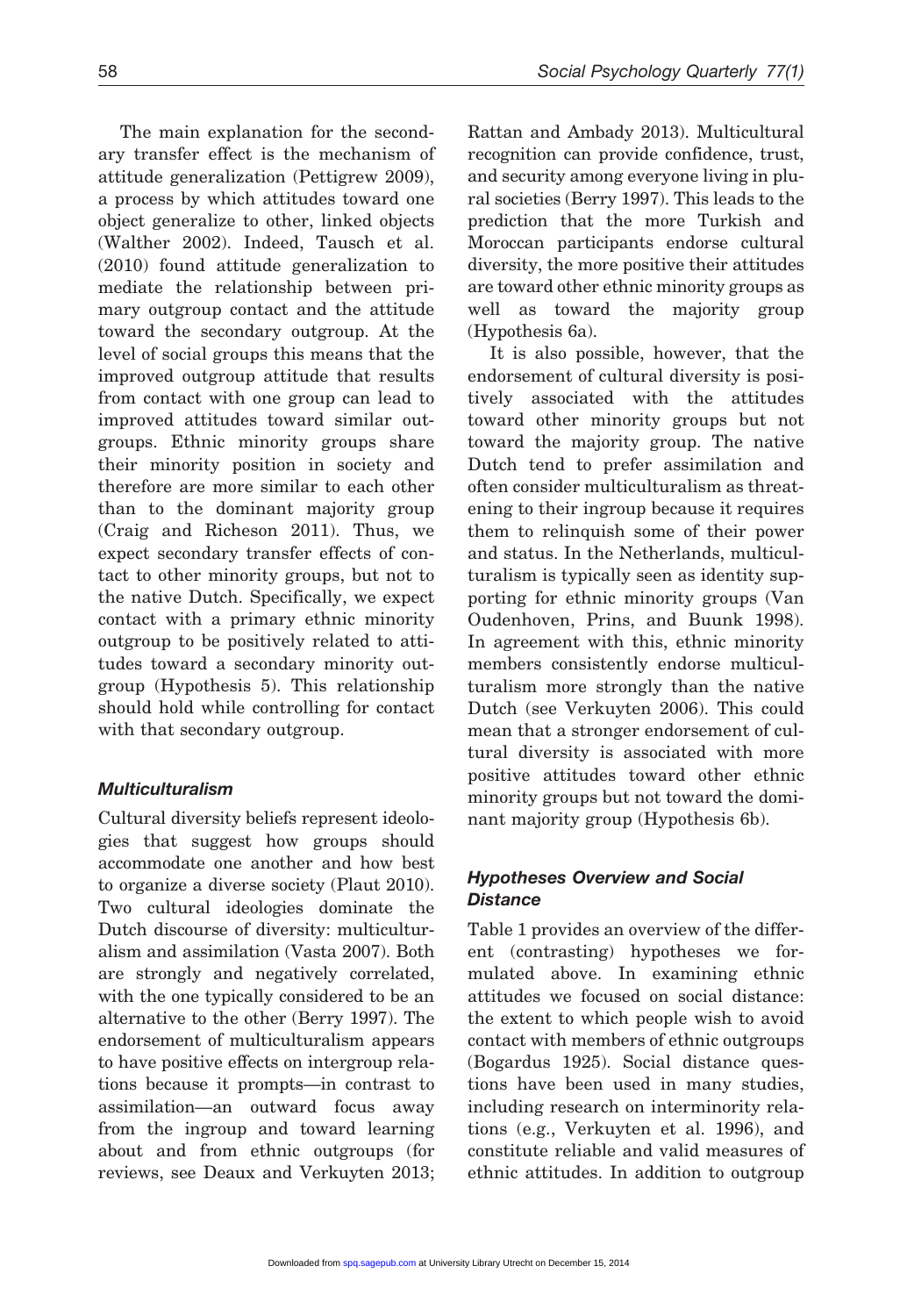Table 1. Hypotheses Overview

| <i>Hypothesis 1a:</i> Reactive distinctiveness hypothesis                                   |
|---------------------------------------------------------------------------------------------|
| Turks and Moroccans have more negative attitudes toward each other than toward other        |
| ethnic minorities. This is particularly the case for high ethnic identifiers.               |
| Hypothesis 1b: Reflective distinctiveness hypothesis                                        |
| Turks and Moroccans have more positive attitudes toward each other than toward the          |
| more different ethnic minorities. This is particularly the case for low ethnic identifiers. |
| <i>Hypothesis 2:</i> Superordinate religious identification                                 |
| The more religious Turks and Moroccans are, the more positive they are toward each          |
| other and the less positive they are toward non-Muslim outgroups.                           |
| Hypothesis 3a: Superordinate national identification                                        |
| The more Turks and Moroccans identify with Dutch society, the more positive their           |
| attitude is toward other ethnic minority groups and toward the majority group.              |
| Hypothesis 3b: Superordinate majority identification                                        |
| The more Turks and Moroccans identify with Dutch society, the more positive their attitude  |
| is toward the majority group, but the more negative their attitude toward other minorities. |
| <i>Hypothesis 4:</i> Contact hypothesis                                                     |
| The more Turks and Moroccans have personal contacts with members of another minority        |
| group, the more positive their attitude is toward this group.                               |
| <i>Hypothesis 5:</i> Secondary transfer effect of contact                                   |
| The more Turks and Moroccans have personal contact with a primary minority outgroup,        |
| the more positive their attitude is toward a secondary minority outgroup, but not toward    |
| the majority group.                                                                         |
| Hypothesis 6a: General multicultural endorsement                                            |
| The more Turks and Moroccans endorse multiculturalism, the more positive they are           |
| toward other minority groups and toward the majority group                                  |
| Hypothesis 6b: Minority multicultural endorsement                                           |
| The more Turks and Moroccans endorse multiculturalism, the more positive they are           |
| toward other ethnic minorities but not toward the majority group.                           |
|                                                                                             |

attitudes we focus in the analysis also on ingroup bias as a measure of the differential evaluation of the ingroup and outgroup. A difference score in ingroup and outgroup attitudes corresponds to the theoretical idea of positive group differentiation and has the advantage of taking the effects of some response biases into account, such as the tendency to give positive responses. In addition, focusing on both outgroup attitudes and ingroup bias allows us to develop a more detailed understanding of interminority relations.

#### METHOD

#### Sample

We used the Nederlandse Levensloopstudie (The Netherlands' Life Course Survey) (De Graaf et al. 2010), which contains a large sample of Turkish and Moroccan minority members in the Netherlands between the ages of 14 and 49 years  $(M = 30.95, SD = 8.97)$ . The survey employed a two-stage stratified sample: a quasi-random sample of municipalities by region and urbanization, followed by a second stage in which respondents were randomly selected from the population registry, based on age, country of birth of the respondents, and country of birth of parents. People of Moroccan and Turkish origin were oversampled to facilitate comparisons between groups. The survey was administered in Dutch. Respondents received incentives to maximize the response rate, up to 35 euros (depending on the stage of fieldwork and the nonresponse category). The questionnaire was pretested and the data were collected in 2009–2010 by means of selfcompletion questionnaires. The overall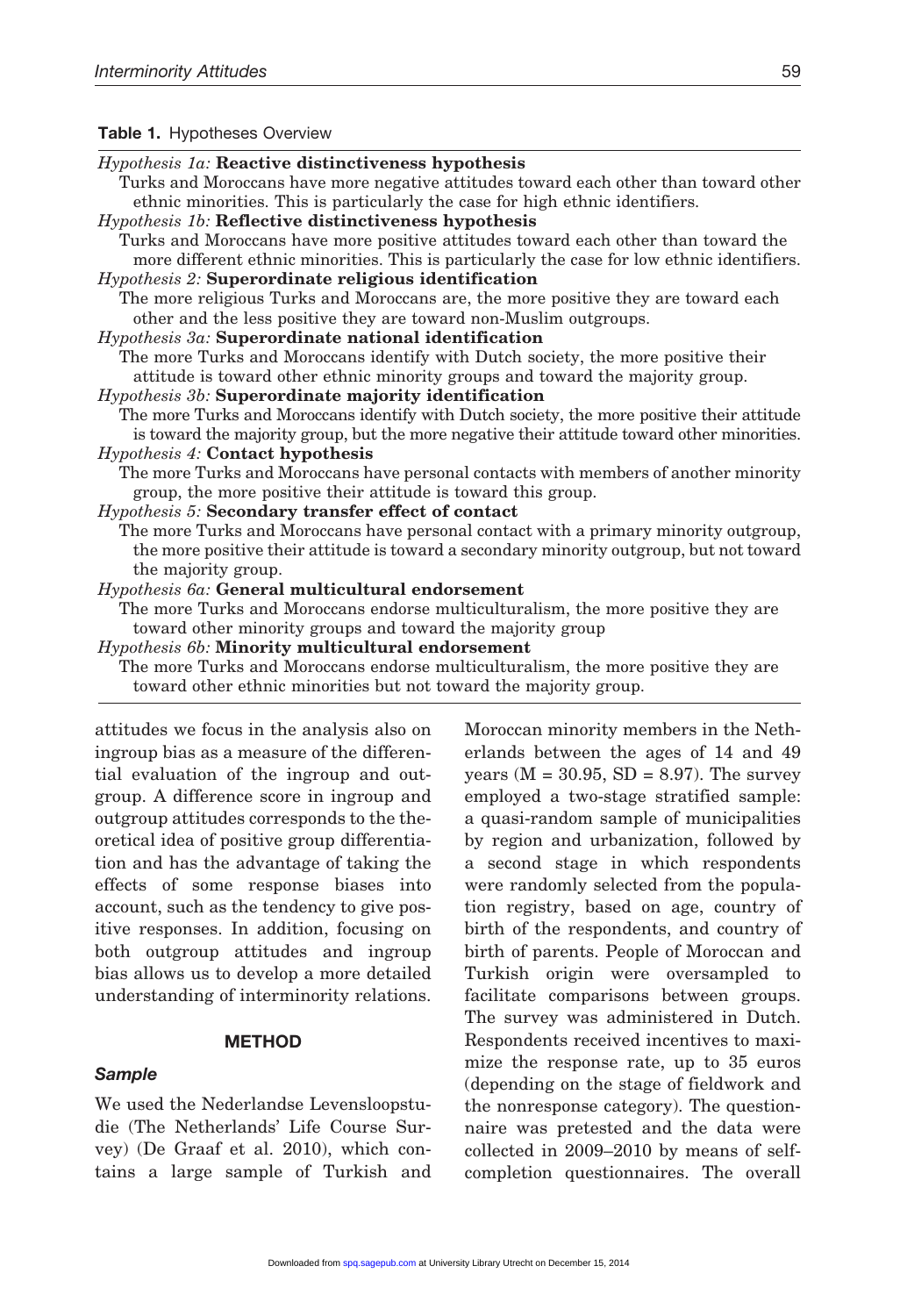response rate was 52 percent, which is similar to other Dutch surveys (De Graaf et al. 2010; Stoop 2005). In total, 25 respondents were excluded from the analyses because they did not answer either any of the dependent or any of the independent variables. The resulting data set contains information of 1,987 respondents of Moroccan (50 percent) and Turkish origin (50 percent) from the urban regions in the Netherlands. Most respondents (64 percent) are first-generation immigrants (who on average were 15 years old when they migrated to the Netherlands, with SD = 9.46), and 36 percent are second-generation immigrants. Most of the respondents self-identified as Muslims (88 percent), and just over half of the sample is female (53 percent).

# **Measures**

Social distance was measured with respect to the ingroup and three ethnic outgroups: toward a Muslim outgroup (Turkish or Moroccan), toward another minority outgroup (Surinamese/Antillean), and toward the majority outgroup (native Dutch). For each outgroup, respondents were asked to what extent they would be bothered by having someone from that group as their: (a) boss at work, (b) neighbor, and (c) son/daughterin-law. Participants could answer each question on a 3-point scale, with  $1 = not$ at all problematic, 2 = not so problematic, and 3 = problematic.

We examined three measurement models using maximum-likelihood estimation in Mplus (Muthén and Muthén 2010). The first model considered three correlated latent variables: social distance toward the Muslim outgroup, toward the other minority group, and toward the majority group. Each of these latent variables was predicted by the respective three items (e.g., Dutch boss, Dutch neighbor, Dutch inlaw). That model did not fit the data,

 $\chi^2(24, N = 1,986) = 3,224.5,$  Comparative Fit Index  $(CFI) = .793$ , root mean square error of approximation (RMSEA) = .260. We then used an adaptation of the multitrait–multimethod (MTMM) approach. We used the same model but added three additional latent variables (boss, neighbor, and in-law) that were predicted by three items each (e.g., Muslim boss, minority boss, majority boss). This model takes respondents' general resistance to having outgroup bosses, neighbors, and in-laws into account (see Figure 1). The resulting model had a good fit,  $\chi^2(16, N = 1,987) =$ 56.5, CFI = .997, RMSEA = .036. To investigate if the respondents made an empirical distinction between the three outgroups we tested a third model, also using the MTMM approach, that estimated a single latent construct of outgroup attitude. This model did not fit the data,  $\chi^2(19, N =$ 1,987) = 3,308.6, CFI = .787, RMSEA = .305. This indicates that a meaningful empirical distinction between the attitudes toward the three outgroups can be made.<sup>1</sup>

<sup>1</sup> We also conducted a measurement invariance test to examine whether the items of the latent variables assessed the same constructs among the two groups of Turkish and Moroccan respondents. We fitted the construct for the two groups separately in an unconstrained model and subsequently compared this to a model in which loadings and intercepts were constrained to be equal. The results show that the model fit of the equal loadings model is significantly worse  $(\Delta \chi^2 = 33.41, \Delta df = 9, p < .005)$  compared to the unconstrained model. However, the overall model fit of the equal loadings model is acceptable,  $\chi^2$ (47, N<sub>Moroccans</sub> = 995, N<sub>Turks</sub> = 993) = 219.615, Comparative Fit Index (CFI) = .989, Tucker-Lewis Index (TLI) = .983, root mean square error of approximation (RMSEA) = .061, standardized root mean square residual (SRMR) = .058. Furthermore, the decrease in model fit was due to only two items (Muslim neighbor and majority boss) that, however, had similar associations with outgroup attitudes among the Turkish and Moroccan participants. Thus, there is partial measurement invariance whereby at least two items have similar factor loadings for each outgroup measure.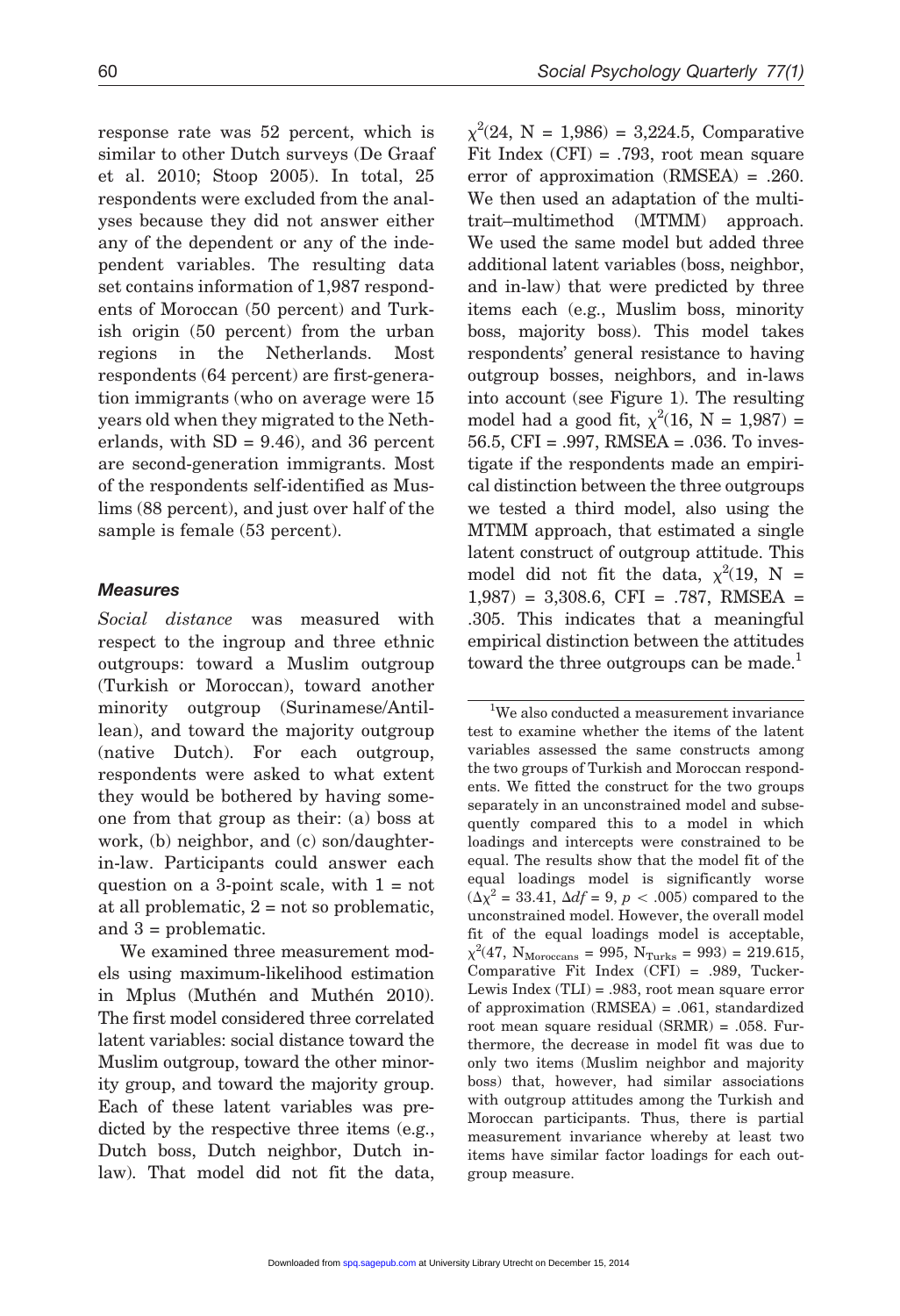

Figure 1. The Multitrait–Multimethod Model

Cronbach's alphas for Muslim, minority, and majority outgroups are .80, .75, .69, respectively. In addition to three outgroup attitude scores, we also computed three ingroup bias scores by subtracting the social distance score toward each outgroup target from the social distance score toward the ingroup so that a higher score means more ingroup bias.

Ethnic identification was measured by four statements that have been used in previous research in the Netherlands (see Verkuyten 2006): ''I am proud of my ethnic background,'' ''I strongly identify with my ethnic group," "I really feel connected to my ethnic group,'' and ''My ethnic identity is an important part of myself" (5-point scales:  $1 =$  strongly disagree to 5 = strongly agree). Cronbach's alpha for these four items is .91.

National identification was measured by four similar statements and using the

same scales. The statements were: ''I feel at home in the Dutch society," "I identify strongly with the Netherlands,'' ''I really feel connected to the Netherlands,'' and ''My Dutch identity is an important part of myself.'' Cronbach's alpha for these four items is .87.

We analyzed two distinct aspects of religiosity, religious salience and religious practices. Religious salience was measured with the question, ''How important is your faith to you personally?"  $(1 = not$ important at all,  $5 = \text{very important}$ . Because Islam is a religion in which orthopraxis (action or activity) is central (Williams 1994), adherence to religious practices was measured with five items. Respondents were first asked whether or not in the last three months they had read the Qur'an and had prayed. Subsequently they were asked whether they tend to fast (e.g., during Ramadan), drink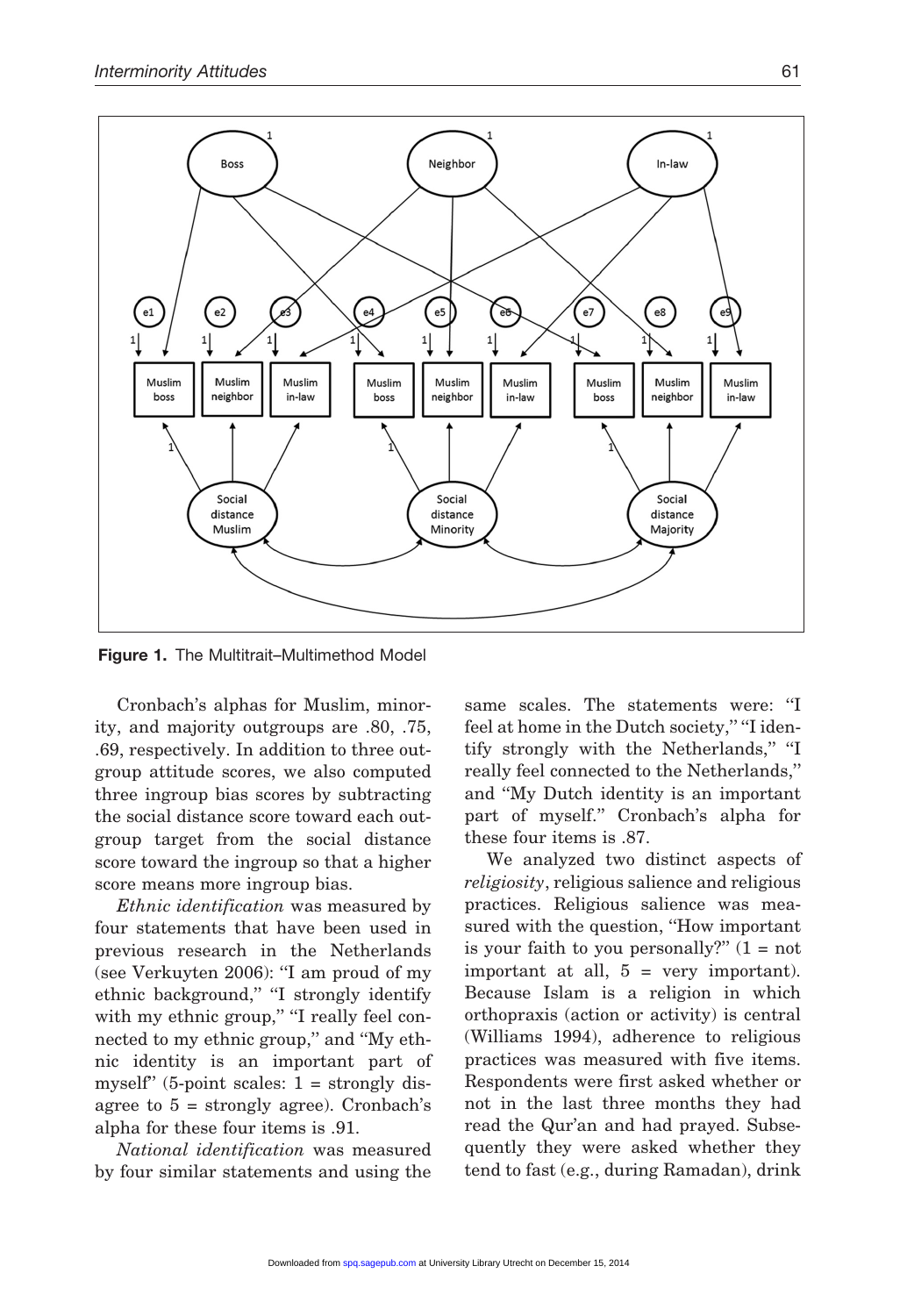alcohol (reversed scored), and eat pork (reversed scored).

For measuring intergroup contact, participants were asked to indicate  $(1 =$ never,  $7 = \text{daily}$  for each ethnic group how often they have had personal contact in three different settings: in the neighborhood, at work/school, in an association or club. Additionally, respondents were asked whether they have one or more good friends with the following ethnic backgrounds: Turkish, Moroccan, Surinamese/Antillean, Dutch (yes, no).

Multicultural endorsement was measured by asking participants to what extent they agreed  $(1 =$  strongly agree, 5 = strongly disagree) with the following two statements: ''It is better for a country when everyone has the same customs and traditions'' and ''It is better for a country when everyone has the same religion'' (both reversed). These questions have been used in previous Dutch studies and tap into whether a person believes cultural diversity is desirable for society (Verkuyten 2006). A higher score indicates stronger endorsement of multiculturalism.

Ethnicity was defined by the selfreported country of birth of the participant and both parents (value 0 for Moroccan, value 1 for Turkish). In accordance with the classification of Statistics Netherlands a participant was classified as first generation (value 0) when the person and one or two parents were born outside the Netherlands and as second generation (value 1) if the person was born in the Netherlands but at least one parent was born outside this country.

#### Analyses

To test our hypotheses we used multiple analysis of variance (for Hypotheses 1a and 1b) and structural equation modeling (for the other hypotheses). Using latent variables, effect sizes and standard errors are estimated more precisely in a structural equation modeling (SEM) compared to ordinary regression analysis, yielding more reliable results.<sup>2</sup> Using SEM also allows us to estimate a single model with multiple independent variables predicting multiple dependent variables, rather than running separate analyses for each of our three dependent variables (Muslim outgroup, minority outgroup, majority outgroup). This means that we can directly compare the effect sizes and significance levels of the predictors for the three outgroups.

To the specified measurement model (Figure 1) we added other latent variables as predictors (e.g., national identification). Gender and age did not show any significant relationships and therefore were not further considered in the analyses. Generational status and educational level (highest diploma obtained) were included as controls in the analyses.<sup>3</sup>

#### RESULTS

#### Descriptive Statistics

The descriptive statistics of all measures and for the two ethnic groups are presented in Table 2, and Table 3 shows the

<sup>2</sup> One could construct an ''ethnic identification'' scale by summating the respondents' scores on each of the items. Structural equation modeling (SEM), however, regresses the response on each item onto a latent variable ''ethnic identification.'' Effectively, the latent variable is predicted by the observed variables and predicts an outcome variable. By doing so SEM retains all variance and makes much better use of the information in the data.

<sup>&</sup>lt;sup>3</sup>We also included length of stay in the Netherlands in the analyses (for the first generation: age at migration, for the second generation: age at time of interview). Results showed very small effect sizes of length of stay and no changes in the effects of the other predictors. Therefore, length of stay is not further discussed in this paper.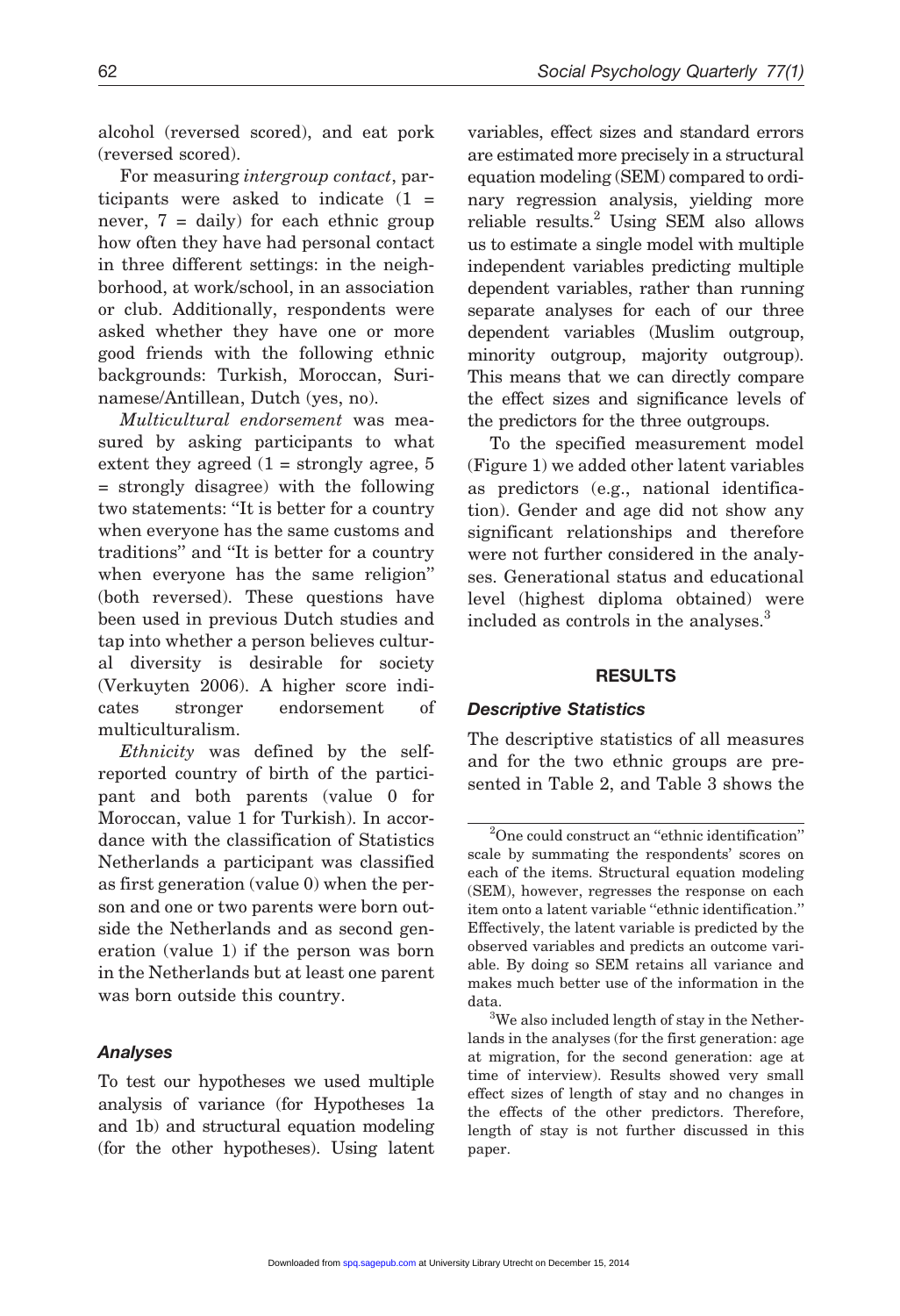|                                       |         |         |   | Overall Sample                                                                                                                |                      |            | Moroccans                                          |      |         | Turks |      | Moroccans<br>and Turks<br>Mean<br>Difference<br>between |
|---------------------------------------|---------|---------|---|-------------------------------------------------------------------------------------------------------------------------------|----------------------|------------|----------------------------------------------------|------|---------|-------|------|---------------------------------------------------------|
| Variable                              | Minimum | Maximum | z | N                                                                                                                             | සි                   |            | ⋝                                                  | €    | z       | ≥     | සි   | ΣĀ                                                      |
| Social distance toward ingroup        |         |         |   | $\dot{=}$                                                                                                                     | 0.51                 | 992        | 1.38                                               | 0.49 | 990     | $-45$ | 0.52 | $*10.$                                                  |
| Social distance Muslim outgroup       |         |         |   |                                                                                                                               | 0.58                 |            | 1.62                                               |      | 986     |       | 0.59 |                                                         |
| Social distance minority outgroup     |         |         |   |                                                                                                                               | $0.55\,$             | 992<br>992 | 1.78                                               |      | 384     |       |      |                                                         |
| Social distance majority outgroup     |         |         |   | $7.8001403$<br>$7.801744$<br>$1.4040$                                                                                         | 0.49                 | 571<br>066 |                                                    |      |         |       |      |                                                         |
| Ethnic identification                 |         |         |   |                                                                                                                               |                      |            |                                                    |      |         |       |      |                                                         |
| National identification               |         |         |   |                                                                                                                               |                      |            |                                                    |      |         |       |      |                                                         |
| Religion important                    |         |         |   |                                                                                                                               | 0.78<br>0.75<br>0.89 | 994<br>996 | $1.61$<br>$1.601$<br>$1.701$<br>$1.501$<br>$1.501$ |      | 8858888 |       |      |                                                         |
| Contact Muslim outgroup               |         |         |   |                                                                                                                               | $1.78$<br>$1.54$     | 989        |                                                    |      |         |       |      |                                                         |
| Contact minority outgroup             |         |         |   | 3.01                                                                                                                          |                      | 988        | 3.13                                               | 1.84 |         |       |      |                                                         |
| Contact majority outgroup             |         |         |   | 4.77                                                                                                                          |                      | 995        | 4.76                                               | 19'  | 88      |       |      |                                                         |
| Multicultural endorsement             |         |         |   | 3.56                                                                                                                          | 777                  | 995        |                                                    | 0.78 | 987     |       |      |                                                         |
| Religious practices (categorical      |         |         |   | 0.69                                                                                                                          | 0.34                 | 995        | 0.76                                               | 0.30 | 992     | 0.61  | 0.36 | $-15**$                                                 |
| Note: To compute these statistics, so |         |         |   | ales were constructed by summating the items and dividing them by the number of items. These statistics therefore differ from |                      |            |                                                    |      |         |       |      |                                                         |

Table 2. Descriptive Statistics by Ethnic Group Table 2. Descriptive Statistics by Ethnic Group

*Note*: To compute these statistics, scales were constructed by summating the items and dividing them by the number of items. These statistics therefore differ from rvoue. To compute these statistics, scates were constructed by suminating the literits and unviting<br>the latent variables estimated in the structural equation modeling (SEM) models of this article.<br>\*\*⊁rtest significant at the latent variables estimated in the structural equation modeling (SEM) models of this article. \*\**t*-test significant at *p* \ .01, two-tailed.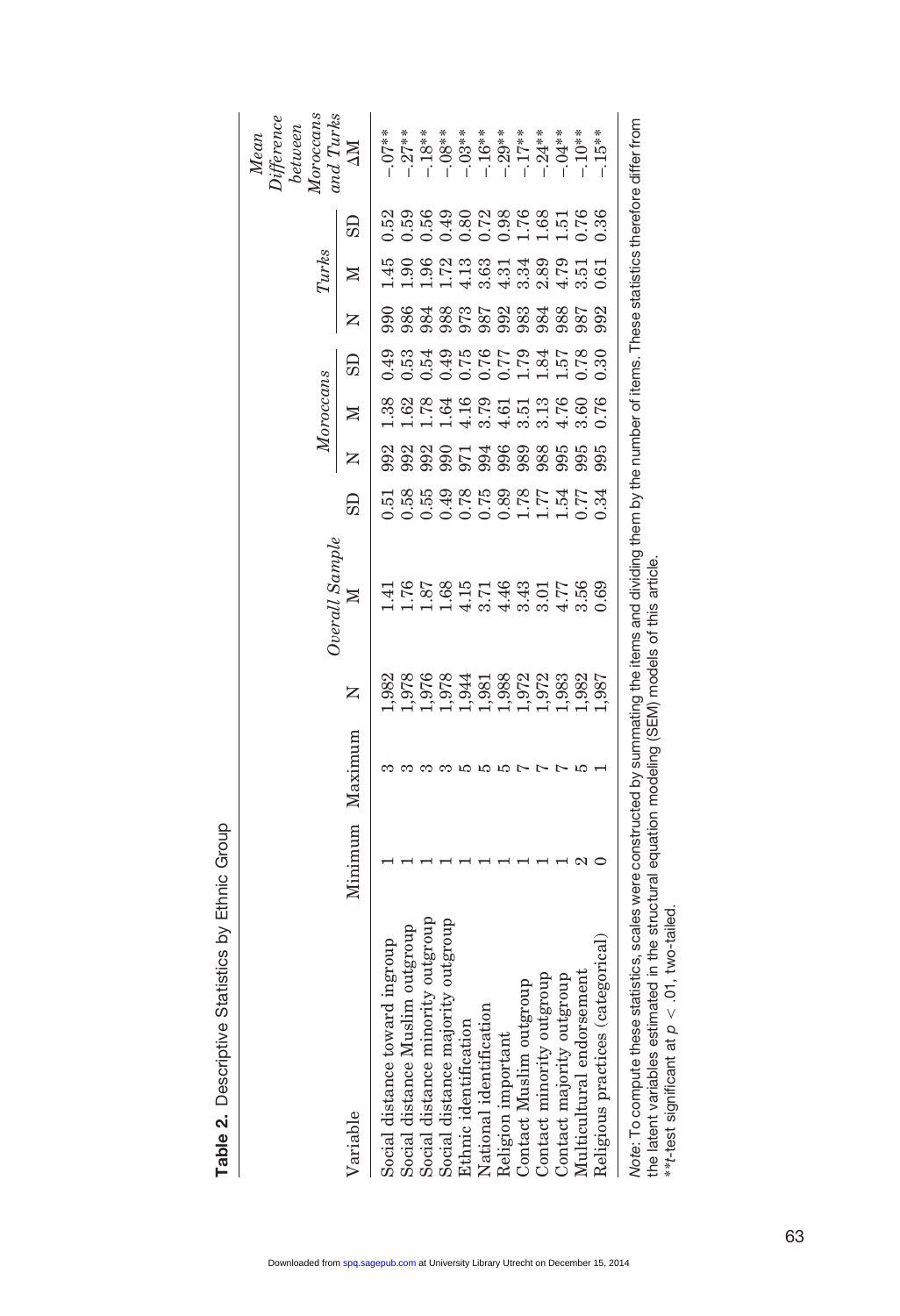|                                                                                                                                                                  | 3 | 4                                                                 | 5 | 6 |                                                                                             | 8                                                                                                                                                                                                                                                                                                                                                                                                                                       |
|------------------------------------------------------------------------------------------------------------------------------------------------------------------|---|-------------------------------------------------------------------|---|---|---------------------------------------------------------------------------------------------|-----------------------------------------------------------------------------------------------------------------------------------------------------------------------------------------------------------------------------------------------------------------------------------------------------------------------------------------------------------------------------------------------------------------------------------------|
|                                                                                                                                                                  |   |                                                                   |   |   |                                                                                             |                                                                                                                                                                                                                                                                                                                                                                                                                                         |
|                                                                                                                                                                  |   |                                                                   |   |   |                                                                                             |                                                                                                                                                                                                                                                                                                                                                                                                                                         |
|                                                                                                                                                                  |   |                                                                   |   |   |                                                                                             |                                                                                                                                                                                                                                                                                                                                                                                                                                         |
|                                                                                                                                                                  |   |                                                                   |   |   |                                                                                             |                                                                                                                                                                                                                                                                                                                                                                                                                                         |
|                                                                                                                                                                  |   |                                                                   |   |   |                                                                                             |                                                                                                                                                                                                                                                                                                                                                                                                                                         |
|                                                                                                                                                                  |   |                                                                   |   |   |                                                                                             |                                                                                                                                                                                                                                                                                                                                                                                                                                         |
|                                                                                                                                                                  |   |                                                                   |   |   |                                                                                             | $-.09**$                                                                                                                                                                                                                                                                                                                                                                                                                                |
|                                                                                                                                                                  |   |                                                                   |   |   |                                                                                             |                                                                                                                                                                                                                                                                                                                                                                                                                                         |
| 1 Ethnic identification<br>3 Religious importance<br>4 Religious practices<br>5 Contact Muslim<br>6 Contact minority<br>7 Contact majority<br>8 Multiculturalism |   | 2 National identification -.06 <sup>**</sup><br>$-.43**$ $-.00**$ |   |   | $-0.09**$ $-0.09**$ $-12**$ $-15**$<br>$-0.01***$ $-0.11***$ $-0.04***$ $-0.05**$ $-0.74**$ | $-0.02**$ $-0.36**$ $-0.08**$ $-0.02**$ $-0.03**$ $-0.3***$<br>$-06^{**}$ $-03^{**}$ $-05^{**}$ $-06^{**}$ $-12^{**}$ $-13^{**}$<br>$-59** -10** -05** -04** -03**$<br>$-0.36**$ $-0.08**$ $-60**$ $-13**$ $-06**$ $-0.3**$ $-0.1**$<br>$-.73**$ $-.58**$ $-.03**$<br>$-.54**$ $-.04**$<br>$-0.03***$ $-17***$ $-06***$ $-06***$ $-57**$ $-52**$<br>$-.06^{**}$ $-.09^{**}$ $-.04^{**}$ $-.03^{**}$ $-.00^{**}$ $-.00^{**}$ $-.08^{**}$ |

Table 3. Intercorrelations Between the Different Measures: Moroccans Above the Diagonal and Turks Below the Diagonal

\*\*Bivariate correlation significant at  $p < .01$ , two-tailed.

associations between the various measures and for the two groups. Compared to Moroccans, Turkish respondents reported more social distance across the board. This is in line with previous research showing that the Turkish minority group is more cohesive and closed and has relatively little contact with outgroup members (Gijsberts and Dagevos 2009). Respondents of both groups report the least social distance toward the ingroup and the most social distance toward the minority outgroup. Turkish respondents follow the expected pattern of ethnic hierarchy (Verkuyten 2006) by reporting the least social distance toward the ingroup, followed by the majority group, and then by the remaining minority outgroups. Moroccan respondents hardly differentiate in their evaluation of the Muslim and majority outgroup.

For the predictor variables, a one sample t-test showed that the overall mean score for religious importance is clearly above the neutral midpoint of the scale:  $t(1,986) = 73.11, p < .001$ . Thus, religion is important to most respondents, but more so for Moroccans than for Turks (see Table 2). Ethnic identification is also relatively high (very similar for both groups of respondents) and significantly stronger than host national identification, with  $t(1,938) = 1.72$ ,  $p \, < \, 001$ . Table 2 shows that Moroccans endorse multiculturalism a bit stronger than Turks do. A one sample t-test showed that respondents on average endorsed multiculturalism as the overall mean score is significantly above the midpoint of the scale,  $t(1,980) = 32.20, p \, < .001$ . Moroccan respondents report higher levels of contact with the minority outgroup, and Turks and Moroccans report about equal levels of contact with the majority group (see Table 2). Paired t-tests show that on average, contact with the other minority group (Surinamese/Antilleans) is lower than contact with the Muslim outgroup,  $t(1,953) = 14.14$ ,  $p \lt .001$ , and also lower than contact with the Dutch majority outgroup,  $t(1,959) = 50.78$ ,  $p \le$ .001. Paired  $t$ -tests also show that contact with the Dutch majority outgroup is higher than contact with the Muslim outgroup,  $t(1,958) = 40.48$ ,  $p < .001$ .

#### Types of Outgroups and **Identification**

Our first contrasting hypotheses were on the difference in social distance toward the two minority outgroups. We expected Turks and Moroccans to have either more negative (Hypothesis 1a) or more positive (Hypothesis 1b) attitudes toward each other, compared to the minority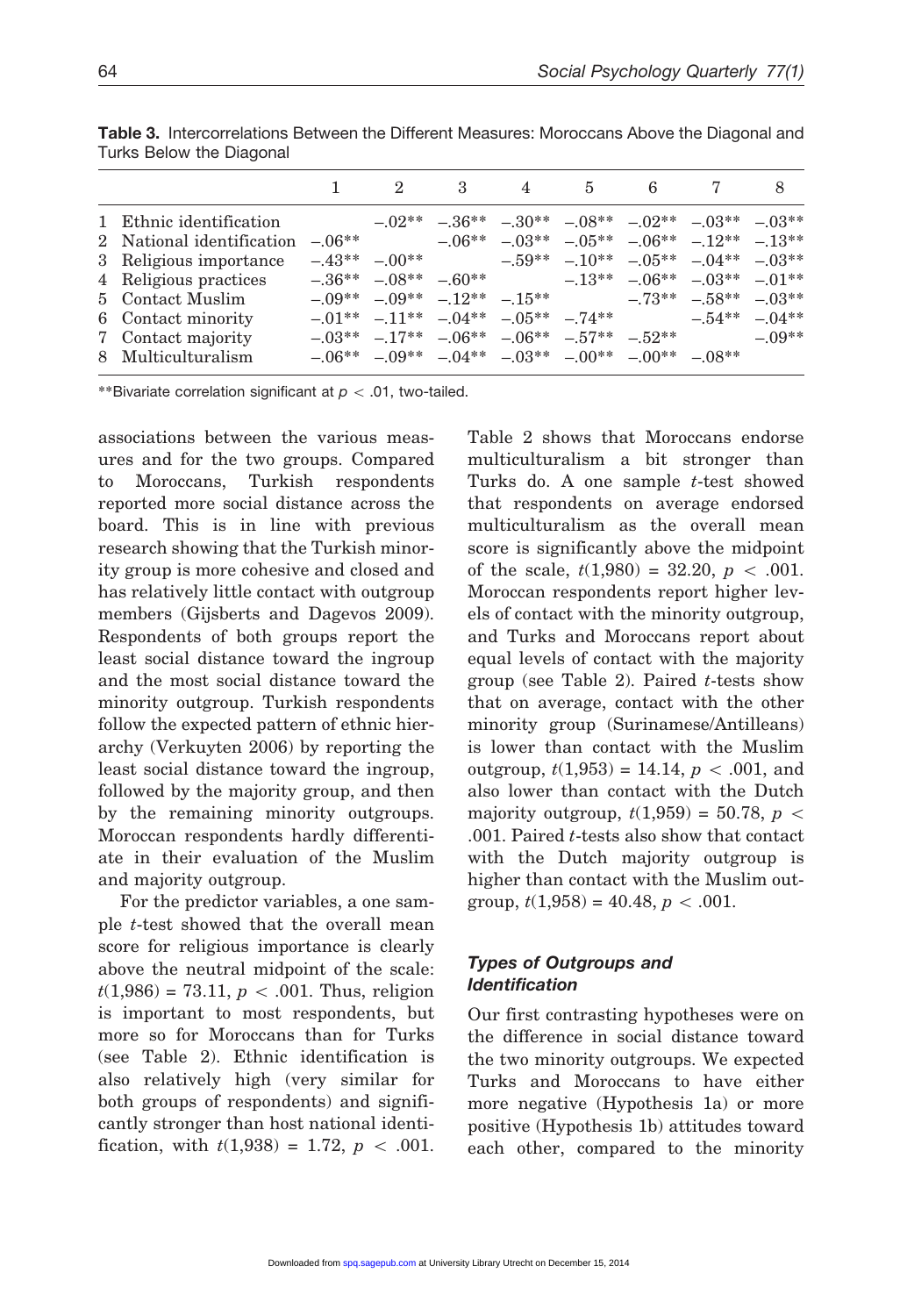| Variable Name                     | Muslim   | Minority | Majority |
|-----------------------------------|----------|----------|----------|
| Religious salience                | $.03*$   | $.04**$  | $.04**$  |
| Religious practices               | $-.02**$ | $.00**$  | $.01**$  |
| National identification           | $-.11**$ | $-.13**$ | $-.12**$ |
| Contact with Muslim group         | $-.05**$ | $-.05**$ | $-.01**$ |
| Contact with minority             | $-.05**$ | $-.06**$ | $-.01**$ |
| Contact with majority             | $-.06**$ | $-.09**$ | $-.03**$ |
| Multicultural endorsement         | $-.43**$ | $-.49**$ | $-.30**$ |
| Ethnic identification             | $-.05**$ | $-.06**$ | $-.09**$ |
| Ethnicity (reference is Moroccan) | $.26**$  | $.19**$  | $.08**$  |
| Generation (reference is first)   | $-.12**$ | $-.13**$ | $-.10**$ |
| Education                         | $-.01**$ | $-.01**$ | $.00*$   |
| Explained variance $(R^2)$        | $.27*$   | $.30*$   | $.15*$   |

Table 4. Unstandardized Regression Coefficients of the Structural Equation Modeling (SEM) on Social Distance Toward the Three Outgroups

 $* p < .05. ** p < .01$  (two-tailed).

group of Surinamese/Antilleans. Because in SEM group means are considered relative to one another, we performed a multivariate repeated measures analysis (general linear model) for testing these competing hypotheses. Ethnic group was a between-subjects factor and ethnic identification a continuous centered variable.<sup>4</sup> The results indicate that respondents reported significantly more social distance toward the minority outgroup than toward the Muslim outgroup (Wilks's  $\lambda =$ .93,  $p < .001$ , partial eta<sup>2</sup> = .07; also see Table 2 for the means). Furthermore, the effects of ethnic group and ethnic identification on the within-subjects factor were not significant ( $ps > .11$ ), nor

was there a significant interaction term with ethnic group and ethnic identification (Wilks's  $\lambda = .999$ ,  $p = .16$ , partial  $eta^2 = .001$ ). Thus, the results support the reflective distinctiveness hypothesis (Hypothesis 1b) among both the Turks and Moroccans, but the differential evaluation of the minority outgroups was not more pronounced for those less committed to their ethnic group.

#### Group Identification

The SEM analyses indicated that the model explains 27 percent of the variance in social distance toward the Muslim outgroup, 30 percent of the variance toward the minority outgroup, and accounts for 15 percent of the variance in social distance toward the majority group. The results shown in Tables 4 and 5 demonstrate that higher ethnic identification was associated with *less* social distance toward the non-Muslim minority outgroup and toward the majority group and with greater ingroup bias toward all three outgroups. This indicates that stronger ethnic identification was related

<sup>&</sup>lt;sup>4</sup>The results showed that the observed covariance matrices of the independent variable ethnic group were not equal across groups (Box's  $M =$ 18.59,  $F = 6.19$ , *p*-value  $\lt$  .01). This is not a serious problem because the sample sizes of both groups are equal and the total sample size is large (Stevens 1986). Because Levene's test indicated that the error variance of the dependent variables is not equal across groups, we used a more conservative alpha level ( $p$ -value  $\lt$  .01) for determining significance.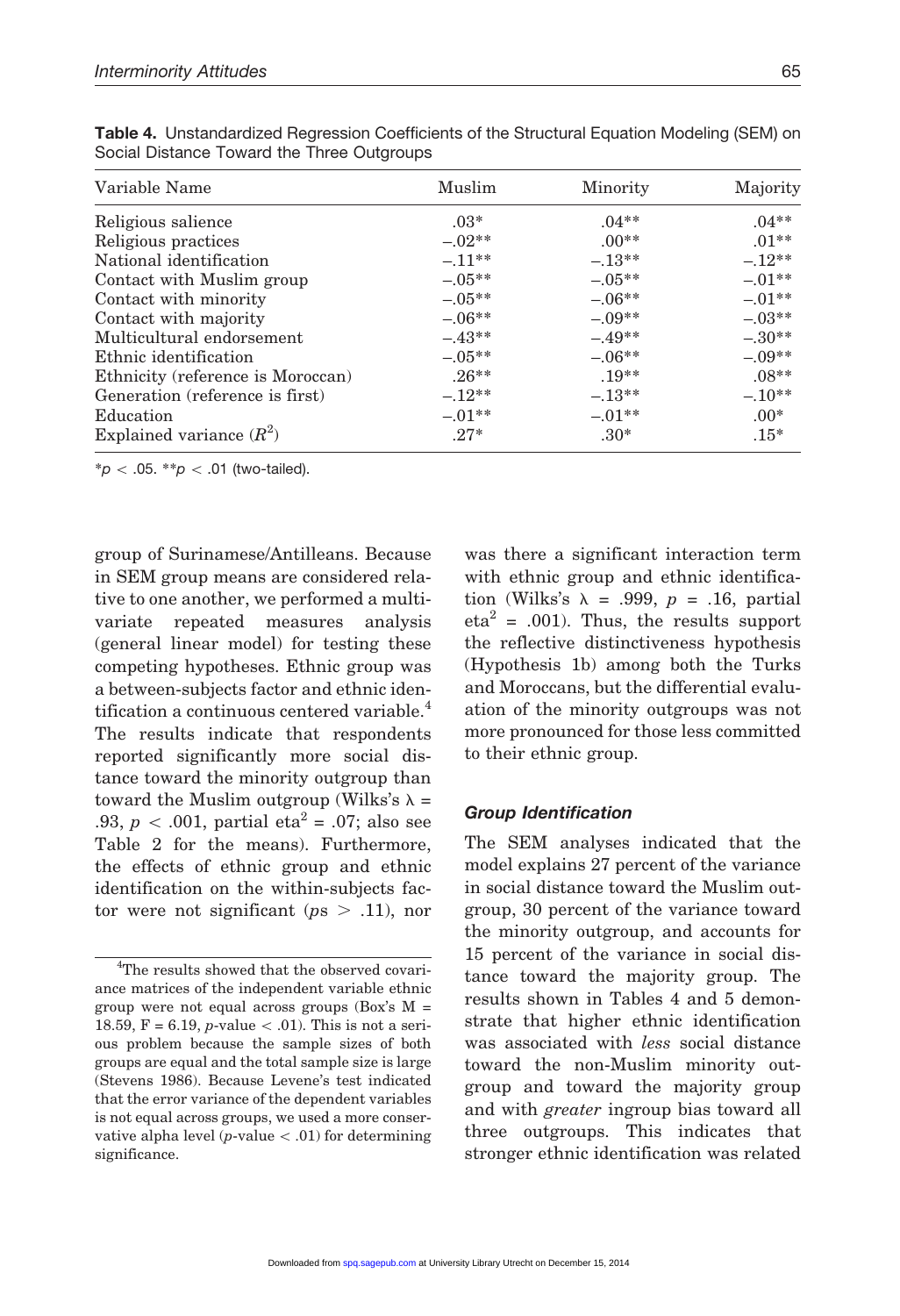| Variable Name                     | Muslim   | Minority | Majority |
|-----------------------------------|----------|----------|----------|
| Religious salience                | $.02**$  | $.03*$   | $.04**$  |
| Religious practices               | $.03*$   | $.05**$  | $.06**$  |
| National identification           | $-.06**$ | $-.08**$ | $-.07**$ |
| Contact with Muslim group         | $-.03**$ | $-.02*$  | $.02*$   |
| Contact with minority             | $-.03**$ | $-.04**$ | .00.     |
| Contact with majority             | $-.05**$ | $-.07**$ | $-.02$   |
| Multicultural endorsement         | $-.14**$ | $-.22**$ | .00.     |
| Ethnic identification             | $.15***$ | $.14**$  | $.10**$  |
| Ethnicity (reference is Moroccan) | $.17**$  | $.11**$  | .00.     |
| Generation (reference is first)   | $-.03$   | $-.04$   | $-.01$   |
| Education                         | $-01**$  | $-.01**$ | .00.     |
| Explained variance $(R^2)$        | $.12\,$  | .13      | .07      |

Table 5. Unstandardized Regression Coefficients Structural Equation Modeling (SEM) on Ingroup Bias (Outgroup Social Distance – Ingroup Social Distance) in Relation to the Three **Outgroups** 

 $* p < .05. ** p < .01$  (two-tailed).

to lower ingroup social distance rather than higher outgroup distance.<sup>5</sup>

We expected that more religious respondents would be more positive toward the Muslim outgroup and less positive toward the non-Muslim outgroups (Hypothesis 2). Table 4 shows that the more importance respondents attached to their religion, the more social distance they indeed report toward the non-Muslim minority group and the majority group. Religious salience, however, was unrelated to social distance toward the Muslim outgroup. In addition, participants who adhered more to religious practices did not report more or less social distance toward the three outgroups (see Table 5). This pattern of findings provides partial support for Hypothesis 2.

Hypothesis 3a on superordinate national identification was clearly supported by our data. Greater national identification was related to less social distance toward all three outgroups and also to lower ingroup bias in relation to these groups (see Tables 4 and 5). Conversely, the competing Hypothesis 3b on superordinate majority identification was not supported.<sup>6</sup>

#### Intergroup Contact

The analyses show that increased contact with members of a particular minority group (Muslim or Surinamese/Antillean) is associated with less social distance and bias toward that group (Tables 4 and 5).

<sup>5</sup> Using Wald tests for parameter constraints, we tested if the parameters were equal across the Turkish and Moroccan respondent groups. No significant differences were found for the analyses on outgroup attitudes. For the analyses on ingroup bias scores there were only two differences between Turks and Moroccans, and both concerned the estimates of multiculturalism: in relation to the minority outgroup (Wald = 3.97 with  $p$ -value = .046) and the majority group (Wald =  $9.24$  with *p*-value < .01). All other estimates were similar across groups.

<sup>&</sup>lt;sup>6</sup>The common ingroup identity model suggests that a dual identity might be particularly beneficial for minority members' intergroup relations (Dovidio, Gaertner, and Saguy 2009). Although we did not have a direct measure of dual identity, it was possible to examine the statistical interaction effect of ethnic and national identification. Additional regression analyses showed no significant interaction effects: in predicting social distance toward the Muslim outgroup the interaction between ethnic and national identification was  $\beta = -0.02$  with  $p = 0.358$ ; in predicting social distance toward the minority outgroup,  $\beta = -.02$ with  $p = .289$ ; in predicting social distance toward the majority outgroup,  $\beta = .03$  with  $p = .175$ .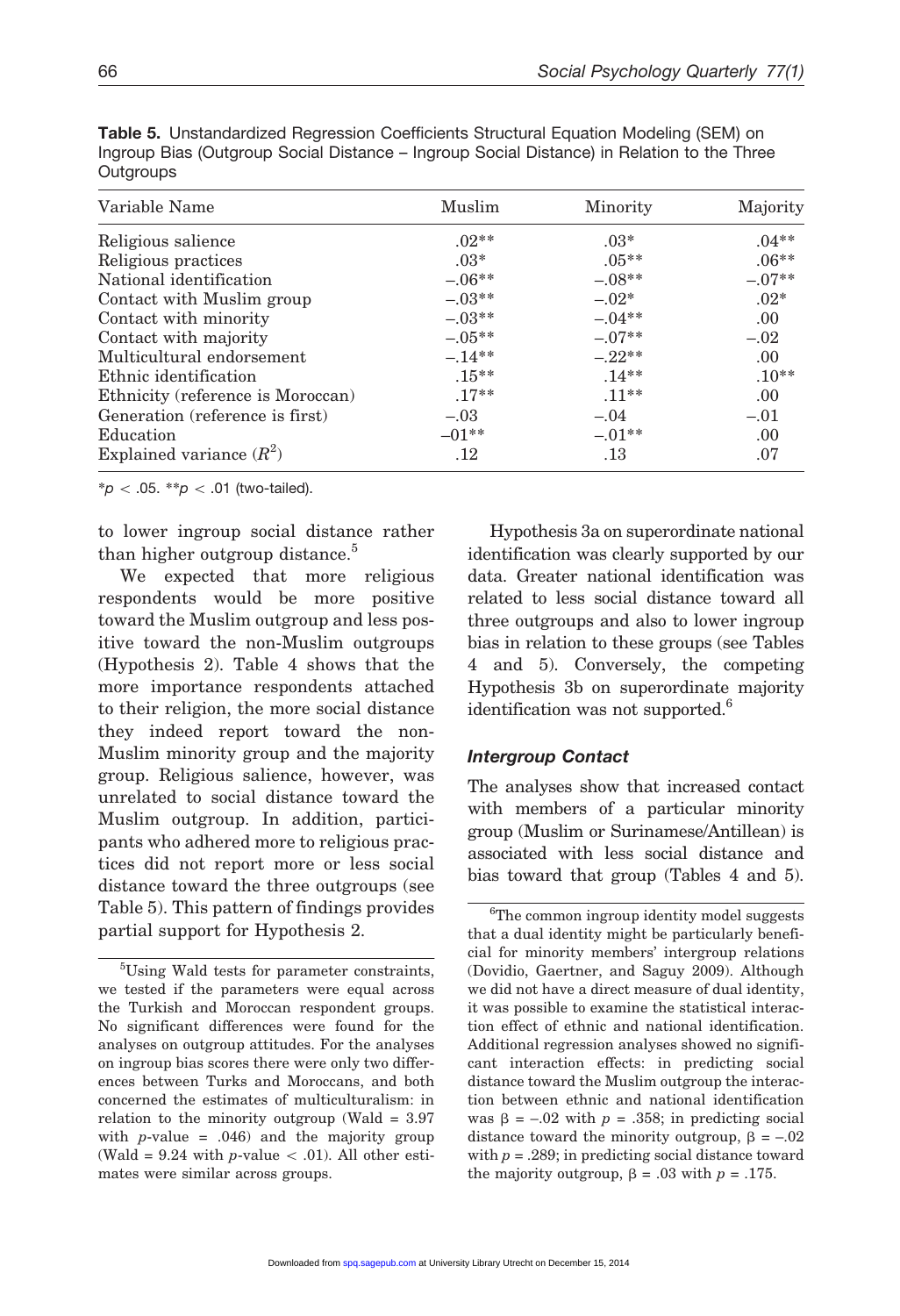This confirms the standard contact hypothesis (Hypothesis 4). Interestingly, more contact with majority group members did not affect the social distance (or bias) respondents reported toward the Dutch majority.<sup>7</sup>

The findings also confirm the expectation of secondary transfer effects of contact (Hypothesis 5). The more contact respondents had with a primary minority outgroup, the more positive their attitude was toward a secondary minority group (Table 4). These secondary transfer effects of contact exist while controlling for the effect of contact with the secondary minority group itself, and were also found for ingroup bias (see Table  $5$ ).<sup>8</sup> In addition,

<sup>8</sup>The transfer effect implies that intergroup contact with a primary outgroup affects the attitude toward that primary outgroup, which in turn affects the attitude of a secondary outgroup. Due to our analytical strategy (multitrait–multimethod [MTMM]) we were unable to model this mediating mechanism. The MTMM approach (as displayed in Figure 1) estimates the three dependent latent variables simultaneously while controlling for a general resistance against having bosses, neighbors, and in-laws from different ethnic backgrounds. This simultaneous estimation allows for direct comparisons of social distance toward various ethnic groups and hence for a simultaneous test of the theories used. As one can deduce from Figure 1, however, the model specifies that the three dependent latent variables need to covary. This means that the dependent variables cannot be used as predictors for one another. The alternatives (either running separate analyses for each dependent variable or developing a dynamic model) all involve letting go of the MTMM approach, which would hamper the comparability of the findings. Instead we examined whether more contact with a primary outgroup was associated with less social distance toward a secondary outgroup while controlling for the effects of direct contact with that secondary group.

more contact with the majority group was associated with lower social distance toward the minority groups, whereas more minority group contact was not related to social distance toward the majority group. Finally, more contact with a Muslim outgroup was associated with greater ingroup bias in relation to the native Dutch (Table 5).

#### Endorsement of Multiculturalism

Support for the positive role of multiculturalism was consistent across the three outgroups. It was the strongest predictor in the models (Table 4 and 5), with higher endorsement of cultural diversity being associated with lower outgroup social distance. It was also associated with lower ingroup bias, except in relation to the native Dutch.<sup>9</sup> This pattern of findings is in line with the general multicultural hypothesis (Hypothesis 6a).

#### **DISCUSSION**

This study is among the few to investigate interminority relations among immigrant groups (e.g., Philip et al. 2010; Verkuyten et al. 1996). With a large sample in the Netherlands and using advanced statistical modeling, we examined the social distance that Turkish and Moroccan minority members have toward each other and toward the minority group of Surinamese/Antilleans. We examined the relative importance of three elements that

<sup>&</sup>lt;sup>7</sup>The common ingroup identity model argues that intergroup contact can lead to higher superordinate (i.e., national) identification, which in turn affects intergroup attitudes (Dovidio et al. 2009). In additional analyses we found no statistical evidence for this mediation reasoning, nor for the possibility that the effect of intergroup contact depended on the level of ethnic or host national identification. All interaction effects were nonsignificant.

<sup>&</sup>lt;sup>9</sup>We conducted an additional multigroup analysis to investigate if the parameters were equal across the Moroccan and Turkish groups. These results are not reported in the text as only two effects were statistically different. Moroccans reported less social distance toward the minority outgroup when they strongly endorsed multiculturalism, relative to their ingroup (e.g., bias scores). For Turks, the same effect was statistically insignificant. Toward the majority group, higher multicultural endorsement was associated with higher social distance bias for Turks, whereas it was statistically insignificant for Moroccans.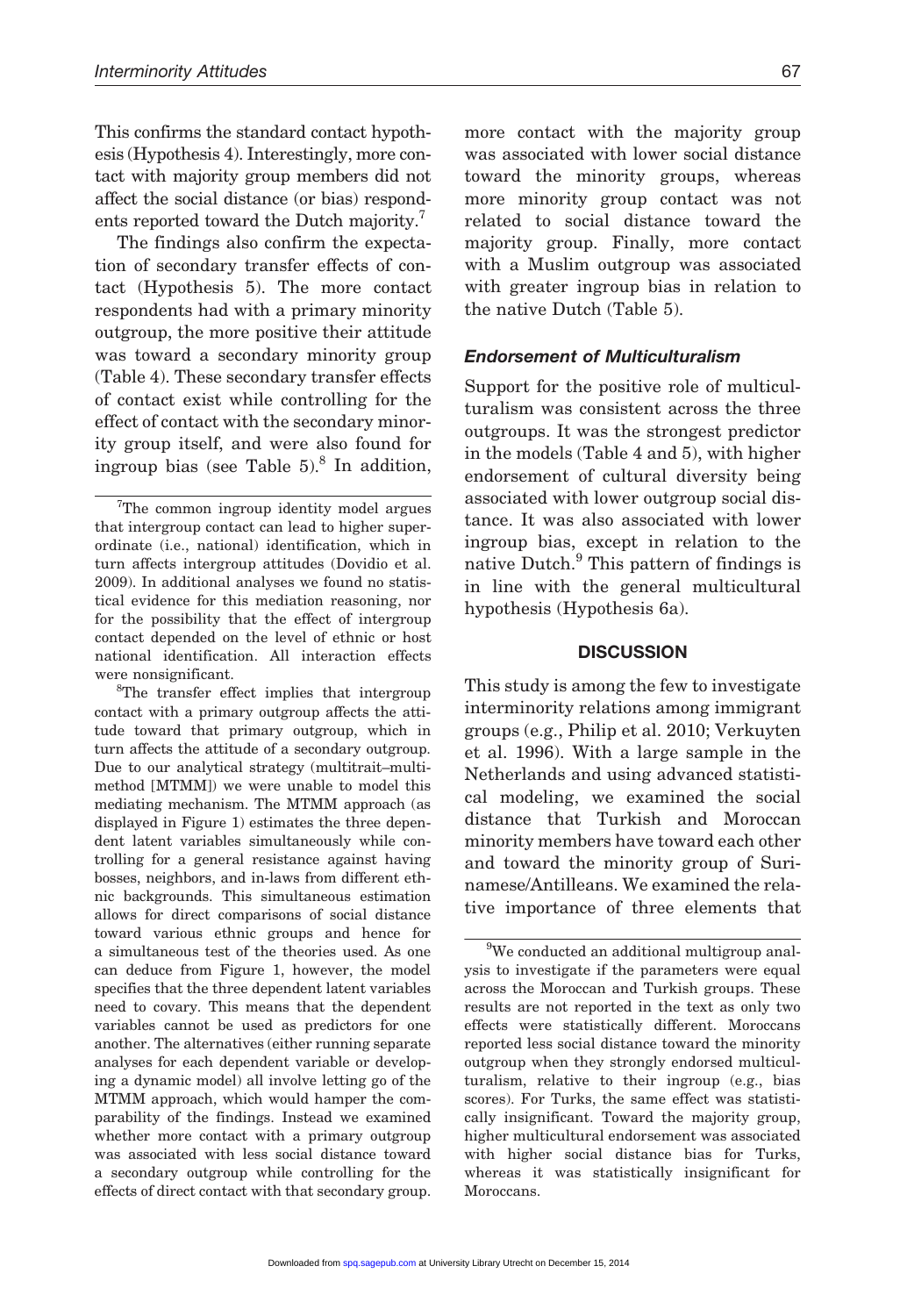affect intergroup relations by simultaneously testing theoretical predictions related to group differentiation and group identifications (categorization), intergroup contact, and the endorsement of multiculturalism (acculturation preferences).

A first finding is that participants indicated less social distance toward the Muslim outgroup compared to the Surinamese/Antilleans. This is in line with the ''reflective distinctiveness hypothesis'' (Hypothesis 1b) derived from self-categorization theory (Turner et al. 1987), stating that stronger group differences increase the salience of group boundaries, which form the basis for intergroup attitudes. Turks and Moroccans are much more similar to each other compared to the Surinamese/Antilleans. This suggests that larger differences between groups stand in the way of positive intergroup relations, whereas more similar groups are evaluated more positively (see also Byrne 1971; McPherson et al. 2001). A metaanalysis (Jetten et al. 2004) has shown that reflective distinctiveness is typically found for attitudinal measures such as the social distance questions that were used in the present research. This metaanalysis, however, also indicates that for behavioral measures, reactive distinctiveness implying stronger negativity toward more similar outgroups is more likely. This could mean that the Turkish and Moroccan participants show less positive behavior toward each other than toward the Surinamese/Antilleans. Future studies should examine this possibility and could also include measures of identity distinctiveness threat to examine the processes of reflective and reactive distinctiveness more closely.

Jetten et al.'s (2004) meta-analysis further showed that reflective distinctiveness is particularly likely for lower group identifiers, whereas reactive distinctiveness is more typical for higher group identifiers. In the present study, ethnic identification was generally high and was not associated with attitudinal differentiation between the two minority outgroups. Thus, higher compared to lower identifiers did not make a stronger or weaker differentiation between the Muslim and the non-Muslim minority outgroups. Greater ethnic identification was however related to more ingroup bias for all three outgroups. This pattern of findings indicates that stronger ethnic minority identification does not necessarily result in a more negative attitude toward outgroups. As higher identifiers tend to have a more favorable attitude toward their ingroup (Brown 2010), it does imply, however, stronger differentiation in favor of one's ethnic ingroup. This pattern of results demonstrates the importance of examining outgroup attitudes as well as ingroup bias. Stronger ethnic minority identity might imply a more secure, stable, or achieved sense of ethnic self that provides the basis for acceptance and openness to other groups and cultures (Phinney, Jacoby, and Silva 2007). Yet it can also lead to a higher tendency to favor the ingroup above outgroups, which might have real consequences in everyday life, for example, when people are asked to choose one group over the other.

In the context of interminority relations, ethnic identity relates to group boundaries and group differences. In contrast, religious and national identities can encompass different ethnic groups and thereby act as a shared, common category. The common ingroup identity model argues that (former) outgroup members will be evaluated more positively when they are seen as part of a shared category (Gaertner and Dovidio 2000). We examined this model in terms of Muslim group identification and national identification. For Muslim identity we found that the more importance participants attached to their religion, the more social distance they reported toward the minority and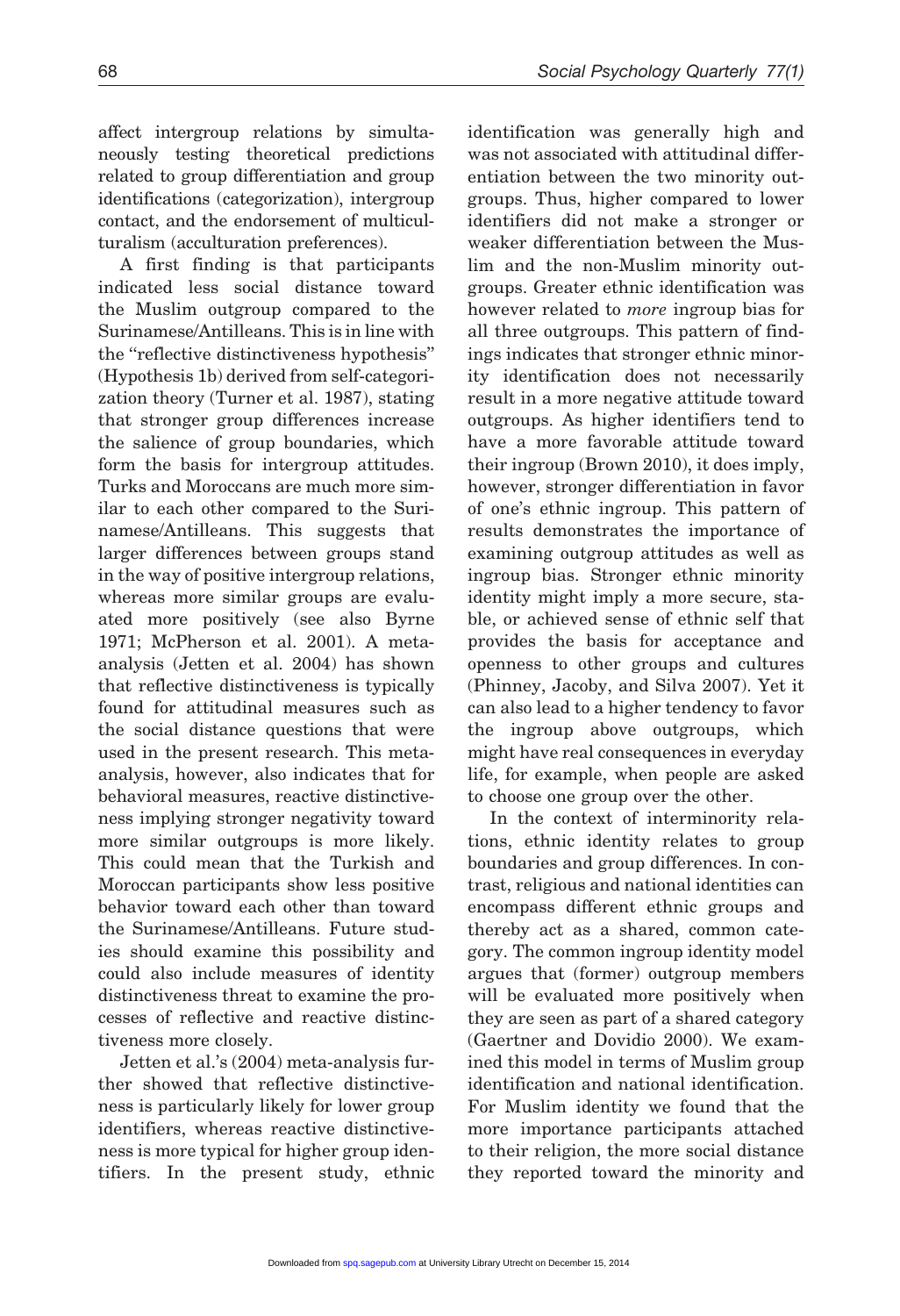majority outgroups. Yet, toward the Muslim outgroup we did not find a significant association. In addition, stronger adherence to religious practices was associated with more ingroup bias in relation to all three outgroups. This pattern of results does not suggest that a stronger Muslim identity acts like a superordinate category in which Muslim minority members feel more positive toward co-believers with a different ethnic minority background (in contrast to Hypothesis 2). One reason might be that there is a strong association between ethnic and religious group identification. What it means to be a Muslim is strongly related to what it means to be Turkish or to be Moroccan. There is evidence for this from several studies in the Netherlands (e.g., Phalet and Güngör 2004; Verkuyten and Yildiz 2007). Furthermore, and in line with the social identity complexity model (Roccas and Brewer 2002), there is also evidence that the strong intersection of both identities goes together with negative outgroup attitudes (Verkuyten and Martinovic 2012). Another reason might be that the diversity of Muslims prevents the perception of belonging to a superordinate category. Like most Muslims in Northern Africa, Moroccan Sunni Muslims tend to follow the Maliki school of Fiqh. Turkish Sunni Muslims tend to follow the Hanafi school of Fiqh, which is more prominent in the Middle East and Western Asia. Each school prescribes rules a good Muslim must adhere to, and while there is a large overlap, there are difference for example in rules concerning prayer, food, marriage, hygiene and dress code. It might be that Muslim immigrants in the Netherlands focus more on these differences than on their shared religion.

In contrast to religious identity and in agreement with Hypothesis 3a and the common ingroup identity model (Gaertner and Dovidio 2000), it turned out that higher national identification was

associated with a more positive attitude toward the two ethnic minority outgroups and the majority group. This demonstrates that a sense of national belonging has a more generic positive meaning for the way in which minority members perceive ethnic (majority and minority) outgroups. As such, it supports the proposition of various scholars, including proponents of multiculturalism (Modood 2007; Parekh 2000), that a well-functioning society needs a sense of commitment and common belonging to foster mutual acceptance and tolerance.

Many studies have demonstrated that more favorable outgroup attitudes result from positive intergroup contact (e.g., Binder et al. 2009; Brown et al. 2007; Swart et al. 2011). The current findings show that more contact with the majority group was not associated with less social distance toward this group. Yet, going beyond most of the previous contact research, we found that increased contact was associated with more positive interminority attitudes. In support of Hypothesis 4, Turkish (or Moroccan) participants who had more contacts with Moroccans (Turks) indicated less social distance toward this minority outgroup, and the same was found in relation to the Surinamese/Antilleans.

A number of scholars have investigated the ''ironic'' effects of intergroup contact by showing that it can not only lead to more positive attitudes toward the majority group but also to reduced support for actions designed to challenge discrimination and other social injustices (see Dixon et al. 2012). Because contact improves attitudes toward the majority, it would decrease perceptions of injustice, undermine support for minority rights and policies, and reduce solidarity between minority groups (Glasford and Calcagno 2012). In contrast, our findings show that more contact with the native Dutch was not associated with less social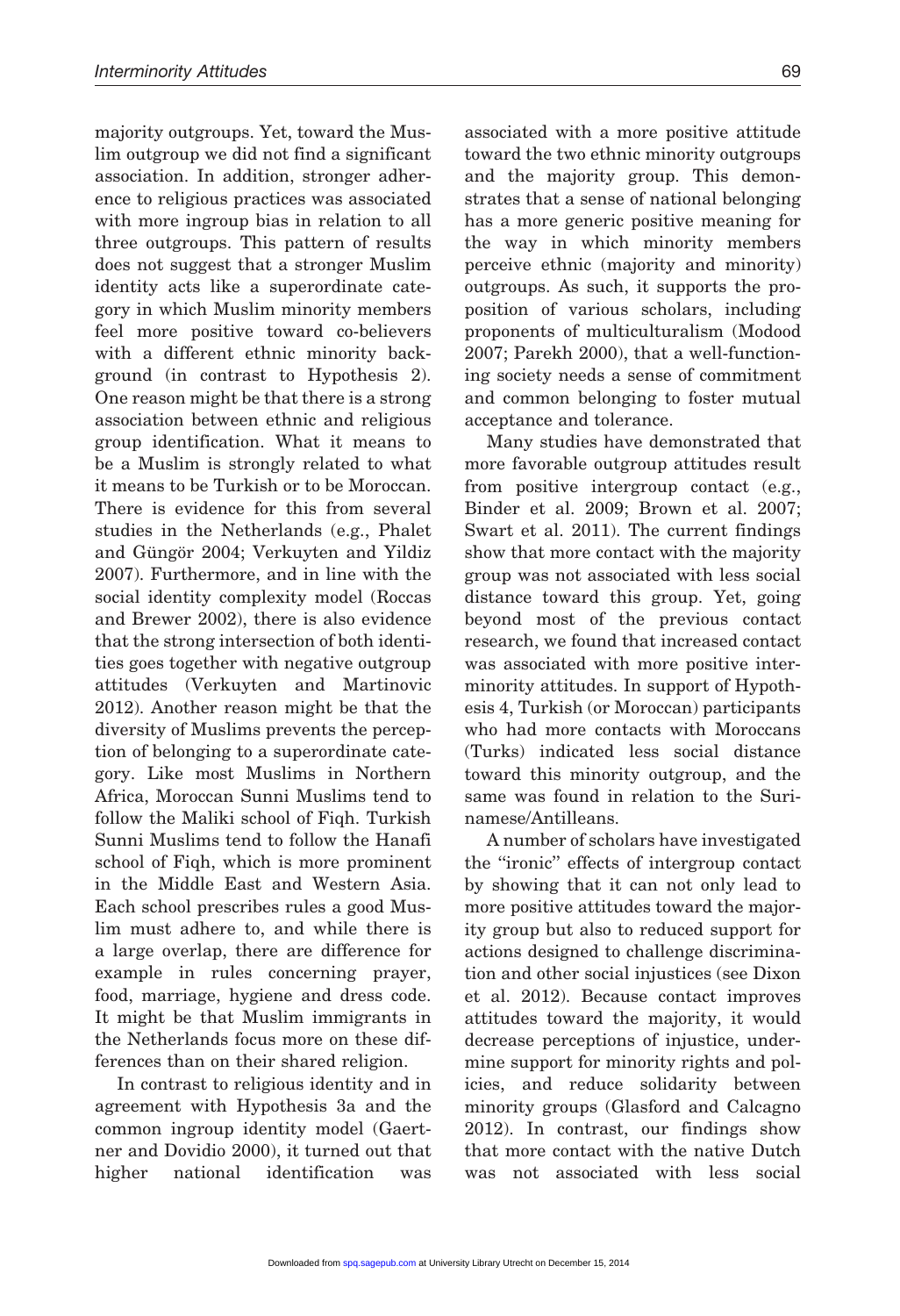distance toward them but rather with lower social distance toward the minority groups. Furthermore, intergroup contact was positively related only to interminority attitudes. More positive attitudes and feelings of closeness toward other minority groups can form the basis for a sense of commonality, solidarity, and commitment. Such a sense is important for the development of minority coalitions that can challenge existing inequalities and injustices in the host society (Craig and Richeson 2011). Thus, our findings indicate that the ''ironic'' effects of intergroup contact should not be overstated and are probably more important in some situations (i.e., deeply divided and unjust societies) than in others (i.e., Dutch welfare state). It is important that future studies examine more closely the types of contexts in which intergroup contact reduces minority support for collective actions that challenge inequalities and social injustices.

The results further provide evidence for Hypothesis 5 that relates to the socalled secondary transfer effect of contact (Pettigrew 2009). Because of attitude generalization, positive attitudes from contact with a primary outgroup can spread to similar outgroups. We were not able to test the transfer effect directly (i.e., the mediating role of primary outgroup attitude; see note 8), but we did find that more contact with one particular minority outgroup (e.g., Moroccans) was associated with less social distance toward another minority group (e.g., Surinamese/Antilleans), over and above the effects of direct contact with that other group (see Tausch et al. 2010; Van Laar et al. 2005). Interestingly, secondary transfer effects of contact were not found for the social distance toward the majority group. This supports the idea that attitude generalization depends on outgroup similarity (Tausch et al. 2010). In the Netherlands, with its large native Dutch population, a strong and pervasive distinction is made between the majority group of autochthons (''born from the soil") and the minority groups of allochthons (''from somewhere else'').

The findings do show, however, a positive secondary transfer effect of contact with the native Dutch for the attitude toward the two minority groups. Together with the result for national identification, this indicates that there was no evidence for the proposition (Hypothesis 3b) that minority members with a stronger majority group orientation adopt the social stereotypes and prejudicial attitudes of the dominant society (Lewin 1948; Philip et al. 2010). Rather, stronger national identification and more contacts with majority members were associated with less social distance toward the two ethnic minority groups. This further supports the importance of social and psychological integration in the host society for intergroup relations.

The strongest associations were found for the endorsement of multicultural recognition. The more minority members supported cultural and religious diversity in society, the less social distance they reported toward all ethnic outgroups. This finding is in support of the general multicultural endorsement hypothesis (Hypothesis 6a). Together with other findings (e.g., Velasco González et al. 2008; Ward and Masgoret 2006), they are in line with Berry's (1997) argument that multicultural recognition can provide confidence, trust, and security among everyone living in plural societies. The associations were stronger, however, for the attitude toward the minority groups, and ingroup bias in relation to the majority group was not associated with multiculturalism. This indicates that also minority members tend to consider multiculturalism as identity supporting for ethnic minority groups rather than for the native Dutch (Van Oudenhoven et al. 1998; Verkuyten 2006).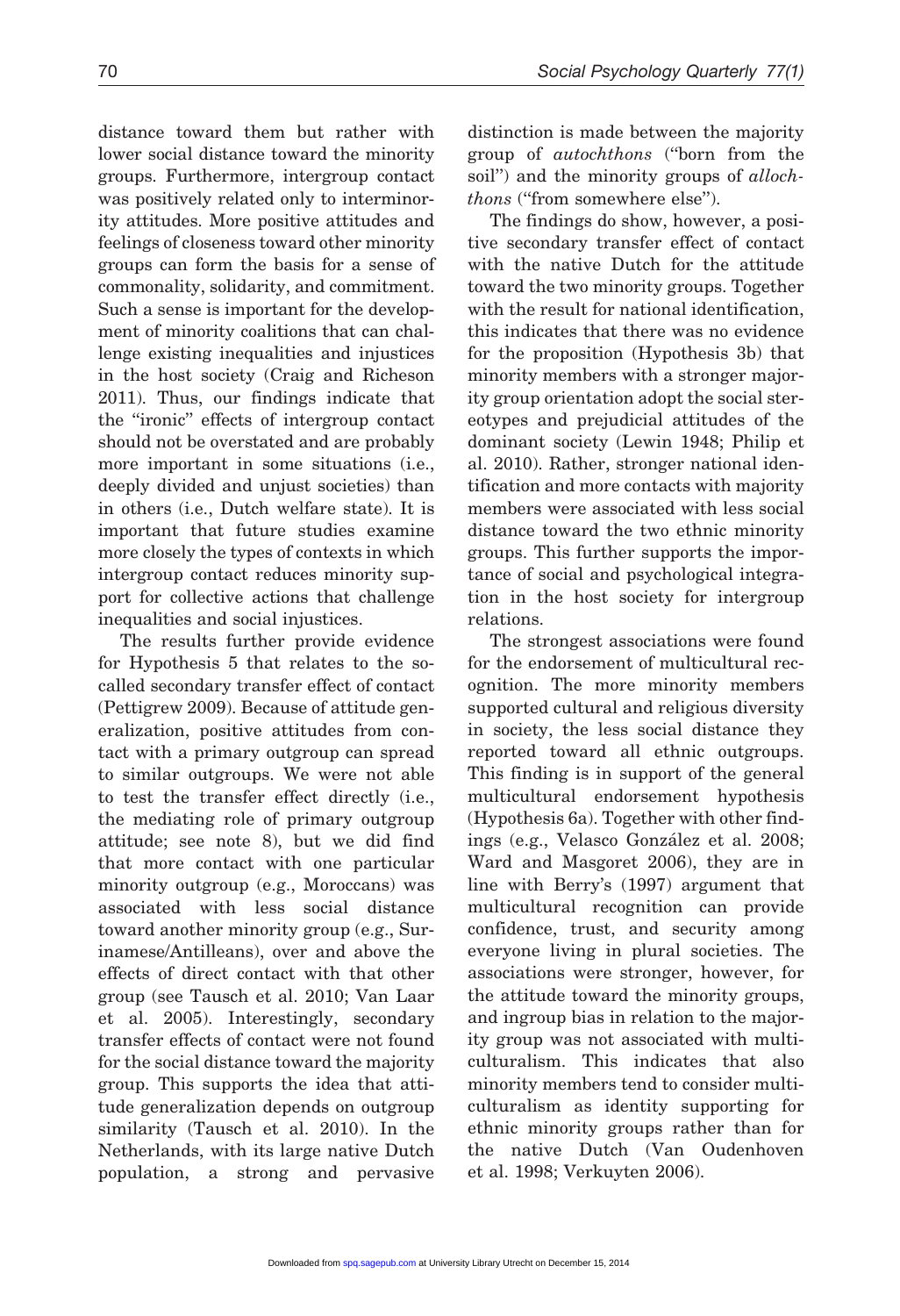#### **Limitations**

There are several limitations of the present work that offer opportunities for future research. First, we examined correlations and cannot draw any firm conclusions about causality. Yet, our predictions were theoretically derived and there are several experimental and longitudinal studies that showed, for example, that intergroup contact (e.g., Binder et al. 2009; Brown et al. 2007) and multiculturalism (e.g., Richeson and Nussbaum 2004; Verkuyten 2006) have causal effects on outgroup attitudes. Future studies, however, should use panel data to examine the direction of the associations.

Second, we have focused on two ethnic minority groups that are the least accepted in Dutch society (Gijsberts and Dagevos 2009). Research on horizontal hostility indicates that interminority attitudes can differ between groups that are either less or more similar to the majority population (White et al. 2006). This could mean, for example, that the culturally and religiously more similar Surinamese and Antilleans might show a different pattern of interminority attitudes. Yet, this does not have to mean that the roles of national identification, intergroup contact, and multiculturalism for these attitudes operate differently. A mean difference in the level of social distance does not necessarily imply different relations with the various predictors: the mechanisms might operate similarly.

Third, although the response rate of 52 percent is typical for Dutch surveys, it does imply some form of selectivity. Furthermore, there often is a tradeoff between the advantage of using data from large-scale minority samples and the measurement of constructs. These data are typically collected for different purposes by a multidisciplinary team of researchers, which has implications for the number of questions that can be asked for the different constructs. For example, the endorsement of cultural diversity was measured with two items and intergroup contact with only four. More extensive measures of multiculturalism might result in even stronger relations with outgroup attitudes, and a more comprehensive measure of the nature and quality of contact might show additional effects.

#### **CONCLUSION**

This is one of the first studies that has examined interminority relations among a large sample and two ethnic minority groups. The findings demonstrate that a relatively large part of the variance in social distance (up to 30 percent) could be accounted for and that different theoretical constructs are uniquely related to interminority attitudes. Thus, various forms of group identification, intergroup contact, and the endorsement of multiculturalism are important factors to consider in understanding these attitudes. In our increasingly diverse societies, interminority relations are becoming more prevalent and important for understanding group relations in national, regional, local, and institutional settings. Therefore, the factors and processes involved in these relations deserve greater social scientific attention. This is also important for theoretical reasons, as it allows us to examine existing theories in an interminority context and to test alternative predictions. We have tried to show that group differentiation and group identifications, intergroup contacts, and the endorsement of cultural diversity are separate and important factors to consider for explaining interminority relations.

#### ACKNOWLEDGMENTS

Previous versions of this article have been presented at the Dag van de Sociologie conferentie in Gent (2011) and at the European Consortium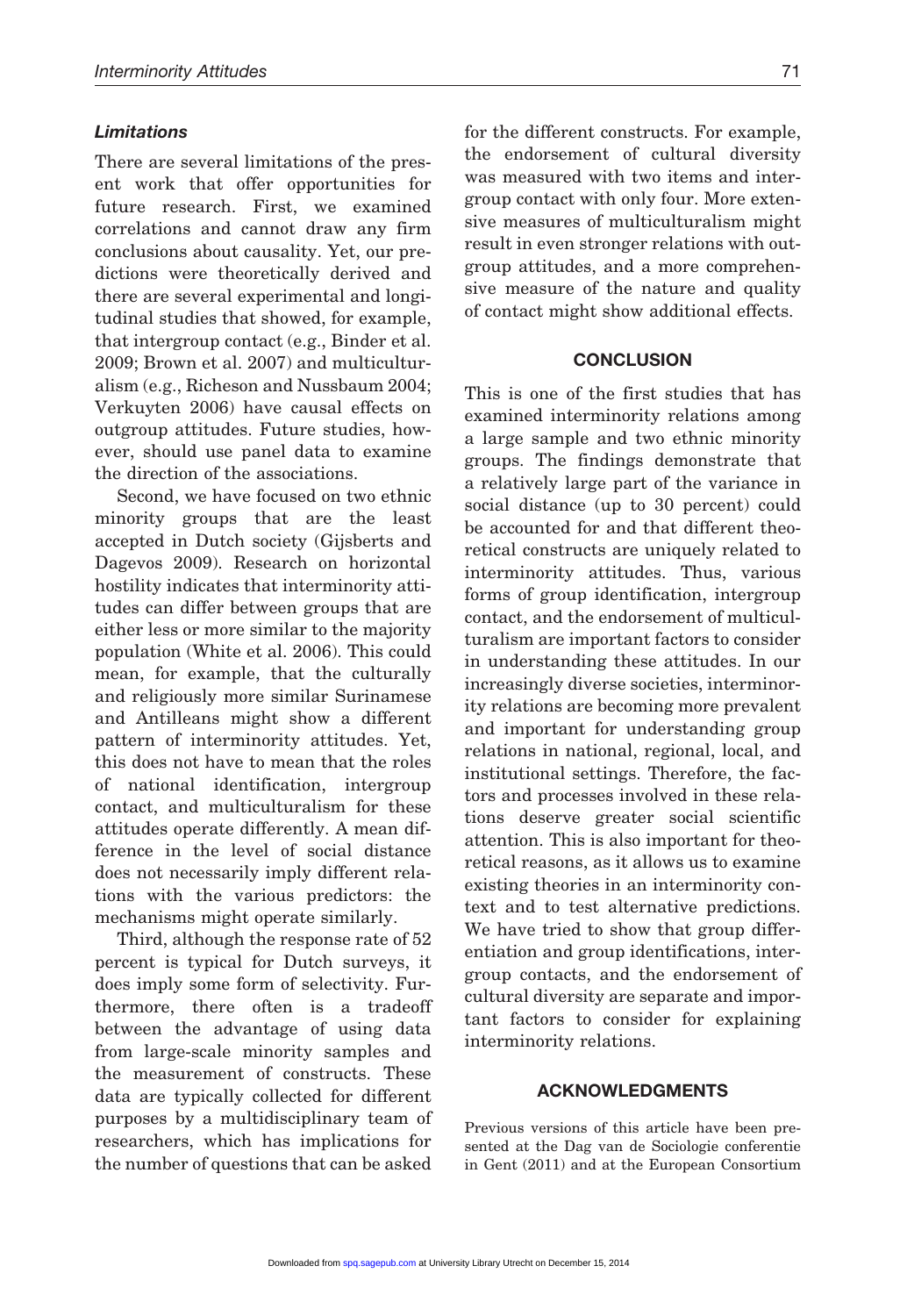for Political Research conference in Reykjavik (2011). The authors wish to thank Tina Kretschmer and Rens van de Schoot for their assistance with the structural equation modeling and the anonymous reviewers for their stimulating and very useful feedback.

#### FUNDING

The author(s) disclosed receipt of the following financial support for the research, authorship, and/or publication of this article: The research in this article is funded by the NWO Graduate Training Program Grant (2008/2009) awarded to the research school Interuniversity Center for Social Science Theory and Methodology (ICS), the Netherlands. NWO stands for: Nederlandse Organisatie voor Wetenschappelijk Onderzoek (Netherlands Organization for Scientific Research). The institution is part of the Dutch Ministry of Education and finances the PhD position of the lead author.

#### **REFERENCES**

- Al Ramiah, Ananthi and Miles Hewstone. 2012. ''Rallying around the Flag: Can Intergroup Contact Intervention Promote National Unity?'' British Journal of Social Psychology 51:239–56.
- Berry, John W. 1997. ''Immigration, Acculturation, and Adaptation.'' Applied Psychology: An International Review 46:5–68.
- Bikmen, Nida. 2011. ''Asymmetrical Effects of Contact between Minority Groups: Asian and Black Students in a Small College.'' Cultural Diversity and Ethnic Minority Psychology 17:186–94.
- Binder, Jens, Hanna Zagefka, Rupert Brown, Friedrich Funke, Thomas Kessler, Amelie Mummendey, Annemie Mayuil, Stephanie Demoulin, and Jacques-Phillipe Leyens. 2009. ''Does Contact Reduce Prejudice or Does Prejudice Reduce Contact? A Longitudinal Test of the Contact Hypothesis amongst Majority and Minority Groups in Three European Countries.'' Journal of Personality and Social Psychology 96:843– 56.
- Bogardus, Emory S. 1925. ''Measuring Social Distances.'' Journal of Applied Sociology 1:216–26.
- Brown, Rupert. 2010. Prejudice: It's Social Psychology. Oxford: Wiley-Blackwell.
- Brown, Rupert, Anja Eller, Sarah Leeds, and Kim Stace. 2007. ''Intergroup Contact and Intergroup Attitudes: A Longitudinal

Study.'' European Journal of Social Psychology 37:692–703.

- Byrne, Donn E. 1971. The Attraction Paradigm. New York: Academic Press.
- Craig, Maureen and Jennifer A. Richeson. 2011. ''Coalition or Derogation? How Perceived Discrimination Influences Interminority Intergroup Relations.'' Journal of Personality and Social Psychology 102:759–77.
- De Graaf, Paul M., Matthijs Kalmijn, Gerbert Kraaykamp, and Christiaan Monden. 2010. Design and Content of the Netherlands Longitudinal Lifecourse Study (NELLS). Research report and dataset. Tilburg University and Radboud University Nijmegen, Netherlands.
- Deaux, Kay and Maykel Verkuyten. 2013. ''The Social Psychology of Multiculturalism: Identity and Intergroup Relations. In The Oxford Handbook of Multicultural Identity: Basic and Applied Psychological Perspectives, edited by v. Benet-Martínez and Y-Y Hong. Oxford: Oxford University Press.
- Dixon, John, Mark Levine, Steve Reicher, and Kevin Durrheim. 2012. ''Beyond Prejudice: Are Negative Evaluations the Problem and Is Getting Us to Like One Another More the Solution?'' Behavioral and Brain Sciences 35:411–66.
- Doosje, Bertjan, Naomi Ellemers, and Russell Spears. 1995. ''Perceived Intragroup Variability as a Function of Group Status and Identification.'' Journal of Experimental Social Psychology 31:410–36.
- Dovidio, John F., Samuel L. Gaertner, and Tamar Saguy. 2009. ''Commonality and the Complexity of 'We': Social Attitudes and Social Change.'' Personality and Social Psychology Review 13:3–20.
- Ellemers, Naomi, Russell Spears, and Bertjan Doosje. 1999. Social Identity: Context, Commitment, Content. Oxford, UK: Blackwell.
- Eller, Anja and Dominic Abrams. 2004. ''Come Together: Longitudinal Comparisons of Pettigrew's Reformulated Intergroup Contact Model and the Common Identity Model in Anglo-French and Mexican-American Contexts.'' European Journal of Social Psychology 34:229–56.
- Gaertner, Samuel L. and John F. Dovidio. 2000. Reducing Intergroup Bias: The Common In-Group Identity Model. Philadelphia: Psychology Press.
- Gijsberts, Mérove and Jaco Dagevos. 2009. Jaarrapport integratie 2009. The Hague: Social and Cultural Planning Office.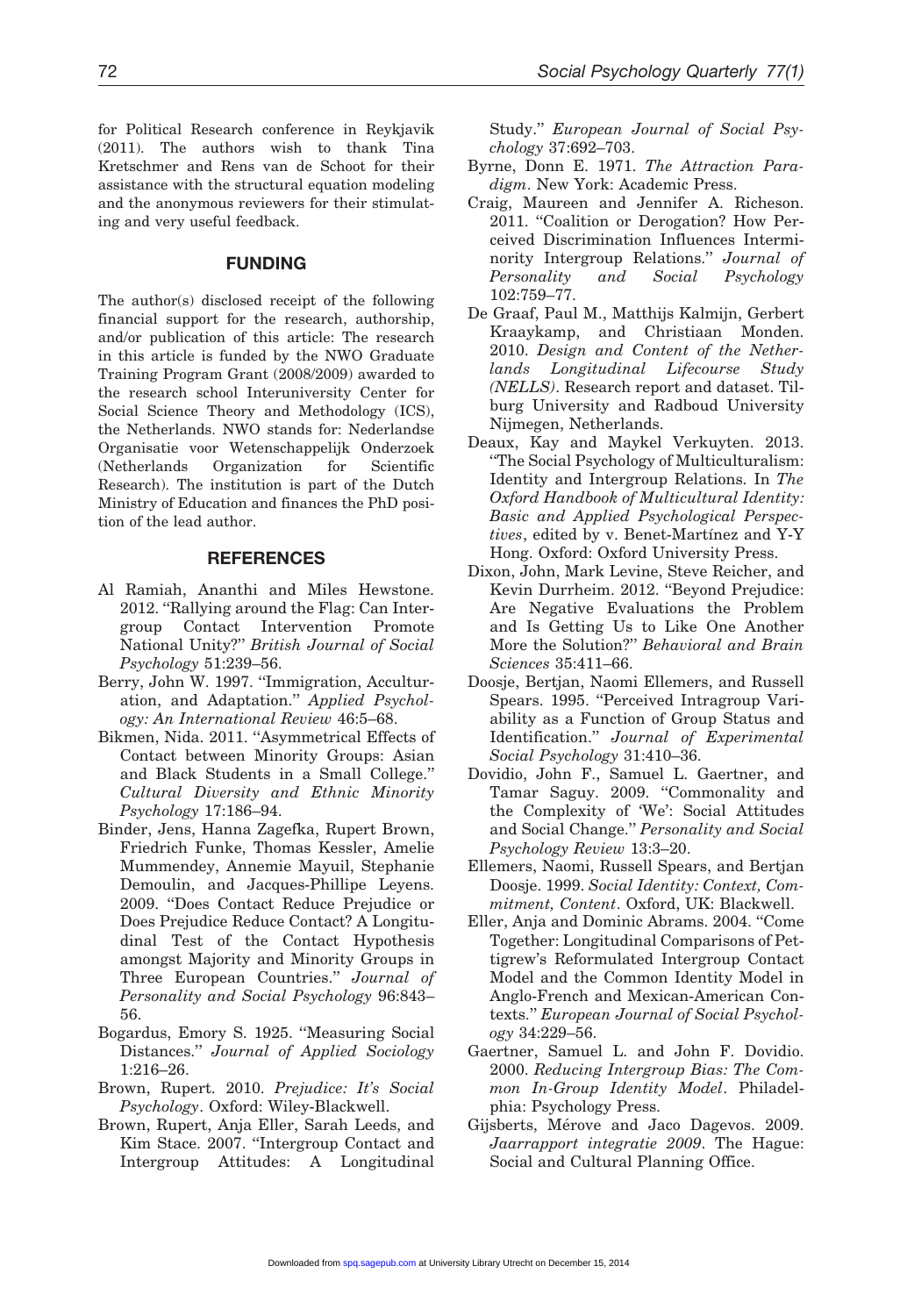- Glasford, Demis E. and Justine Calcagno. 2012. ''The Conflict of Harmony: Intergroup Contact, Commonality and Political Solidarity between Minority Groups.'' Journal of Experimental Social Psychology 48:323– 28.
- Jetten, Jolanda, Russell Spears, and Tom Postmes. 2004. ''Intergroup Distinctiveness and Differentiation: A Meta-Analytic Integration.'' Journal of Personality and Social Psychology 86:862–79.
- Lewin, Kurt. 1948. Resolving Social Conflicts: Selected Papers on Group Dynamics. New York: The Research Center for Group Dynamics, University of Michigan.
- Maliepaard, Mieke, Marcel Lubbers, and Mérove Gijsberts. 2010. ''Generational Differences in Ethnic and Religious Attachment and Their Interrelation. A Study among Muslim Minorities in the Netherlands.'' Ethnic and Racial Studies 33:451–72.
- Maliepaard, Mieke and Karen Phalet. 2012. ''Social Integration and Religious Identity Expression among Dutch Muslims: The Role of Minority and Majority Group Contact.'' Social Psychology Quarterly 75:131– 48.
- Martinovic, Borja, Maykel Verkuyten, and Jeroen Weesie. 2011. ''Group Identity, Ethnic Separatism, and Multiple Out-Groups: The Basque Case.'' Journal of Community and Applied Social Psychology 21:28–40.
- McPherson, Miller, Lynn Smith-Lovin, and James M. Cook 2001. ''Birds of a Feather: Homophily in Social Networks.'' Annual Review of Sociology 27:415–44.
- Modood, Tariq. 2007. Multiculturalism. Cambridge, UK: Polity Press.
- Muthén, Bengt O. and Linda K. Muthén. 2010. Mplus User's Guide: Statistical Analyses with Latent Variables. Los Angeles, CA: Muthén and Muthén.
- Parekh, Bhikhu. 2000. Rethinking Multiculturalism: Cultural Diversity and political Theory. London: Macmillan.
- Pettigrew, Thomas F. 2009. ''Secondary Transfer Effect of Contact: Do Intergroup Contact Effects Spread to Non-Contacted Outgroups?'' Social Psychology 40:55–65.
- Phalet, Karen and Derya Güngör. 2004. Moslim in Nederland: Religieuze dimensies, etnische relaties en burgerschap: Turken en Marokkanen in Rotterdam. The Hague: Sociaal Cultureel Planbureau.
- Philip, Cheri L., Ram Mahalingam, and Robert M. Sellers. 2010. ''Understanding East Indians' Attitudes toward African

Americans: Do Mainstream Prejudicial Attitudes Transfer to Immigrants?'' Journal of Ethnic and Migration Studies 36:651–71.

- Phinney, Jean S., Brian Jacoby, and Charissa Silva. 2007. ''Positive Intergroup Attitudes: The Role of Ethnic Identity.'' International Journal of Behavioral Development 31:478–90.
- Plaut, Victoria C. 2010. ''Diversity Science: 'Why and How Difference Makes a Difference.''' Psychological Inquiry 21:77–99.
- Rattan, Aneeta and Nalini Ambady. 2013. ''Diversity Ideologies and Intergroup Relations: An Examination of Colorblindness and Multiculturalism.'' European Journal of Social Psychology 43:12–21.
- Richeson, Jennifer A. and Richard J. Nussbaum. 2004. ''The Impact of Multiculturalism versus Color-Blindness on Racial Bias.'' Journal of Experimental Social Psychology 40:417–23.
- Roccas, Sonia and Marilynn Brewer. 2002. ''Social Identity Complexity.'' Personality and Social Psychology Review 6:88–109.
- Sherif, Muzafer. 1966. Group Conflict and Co-Operation: Their Social Psychology. London: Routledge and Kegan Paul.
- Stevens, J. 1986. Applied Multivariate Statistics for the Social Sciences. Hillsdale, NJ: Lawrence Erlbaum.
- Stoop, Ineke A. L. 2005. ''The Hunt for the Last Respondent: Nonresponse in Sample Surveys.'' SCP Report 2005/8, dissertation, Utrecht University.
- Swart, Hermann, Miles Hewstone, Oliver Christ, and Alberto Voci. 2011. ''Affective Mediators of Intergroup Contact: A Three-Wave Longitudinal Study in South Africa.'' Journal of Personality and Social Psychology 101:1221–38.
- Tajfel, Henri and John C. Turner. 1979. ''An Integrative Theory of Intergroup Conflict.'' Pp. 33–48 in The Social Psychology of Intergroup Relations, edited by W. G. Austin and S. Worchel. Monterey, CA: Brooks/Cole.
- Tausch, Nicole, Miles Hewstone, Jared B. Kenworthy, Charis Psaltis, Katharina Schmid, Jason R. Popan, Ed Cairns, and Joanne Hughes. 2010. ''Secondary Transfer Effects of Contact of Intergroup Contact: Alternative Accounts and Underlying Processes.'' Journal of Personality and Social Psychology 99:282–302.
- Tropp, Linda R. and Thomas F. Pettigrew. 2005. ''Relationships between Intergroup Contact and Prejudice among Minority